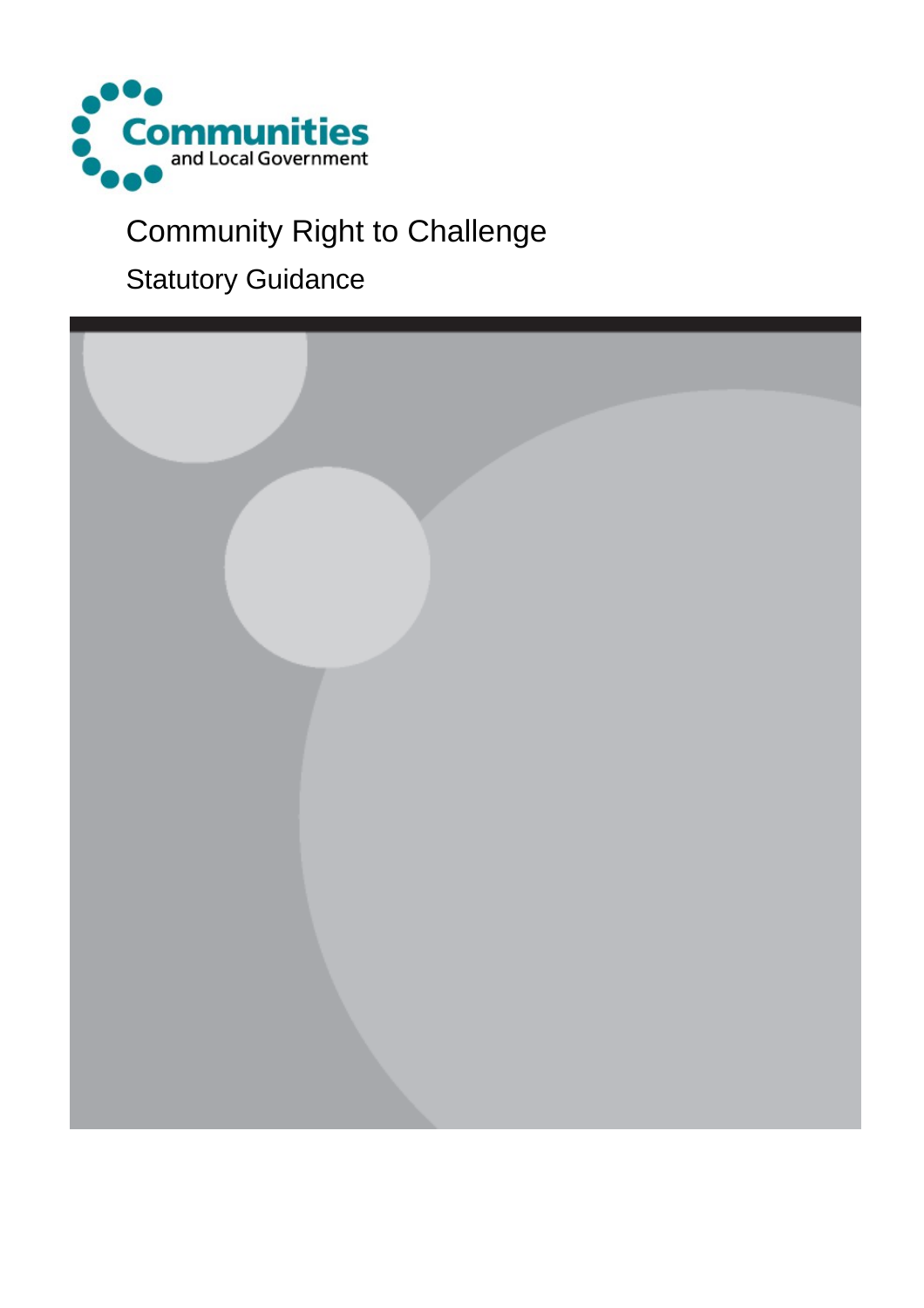

## Community Right to Challenge Statutory Guidance

June 2012 Department for Communities and Local Government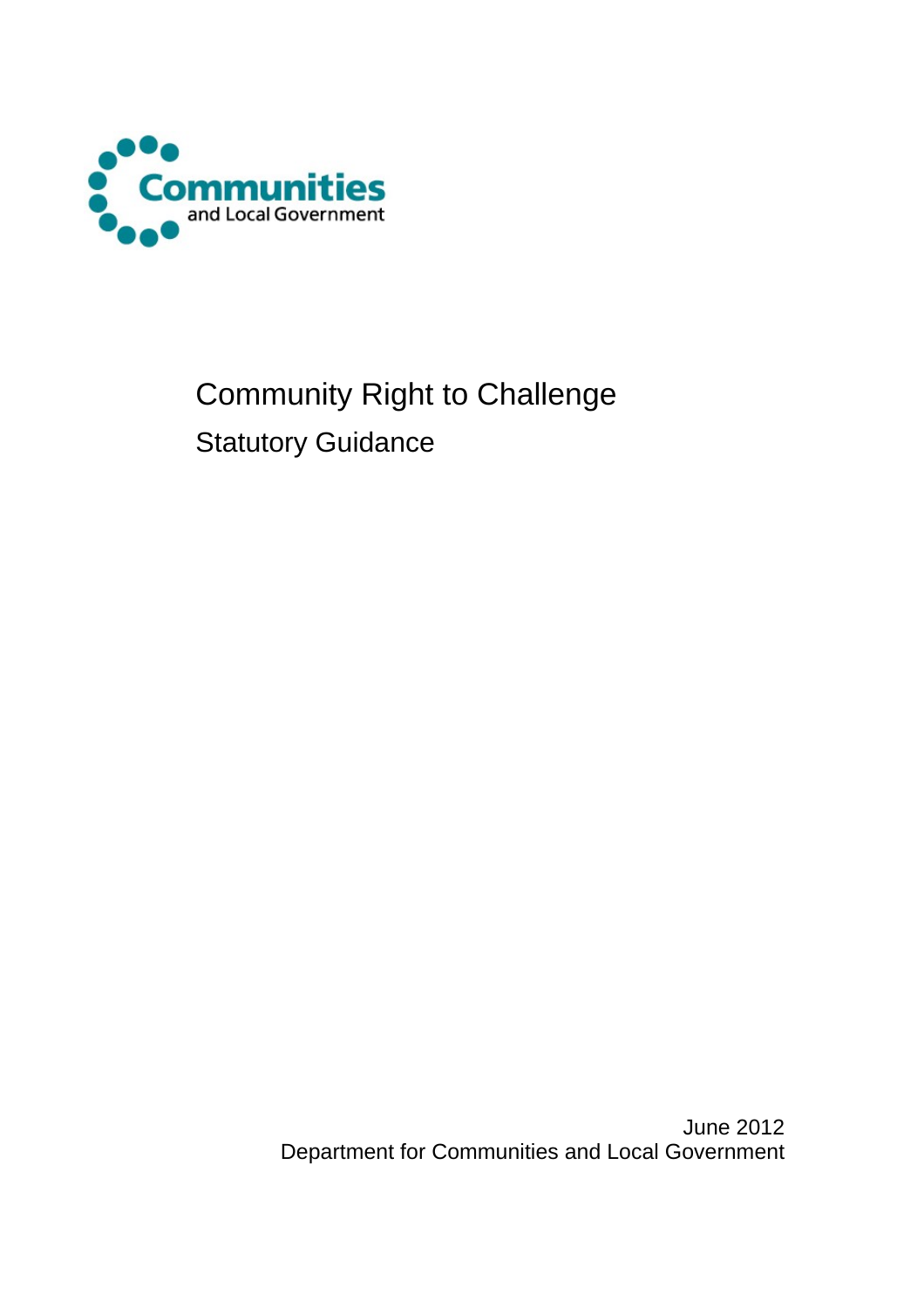*© Crown copyright, 2012* 

*Copyright in the typographical arrangement rests with the Crown.*

You may re-use this information (not including logos) free of charge in any format or medium, under the terms of the Open Government Licence. To view this licence, visit <http://www.nationalarchives.gov.uk/doc/open-government-licence/> or write to the Information Policy Team, The National Archives, Kew, London TW9 4DU, or e-mail: [psi@nationalarchives.gsi.gov.uk.](mailto:psi@nationalarchives.gsi.gov.uk)

This document/publication is also available on our website at www.communities.gov.uk

Any enquiries regarding this document/publication should be sent to us at:

Department for Communities and Local Government Eland House Bressenden Place London SW1E 5DU Telephone: 030 3444 0000

June, 2012

ISBN: 978-1-4098-3356-7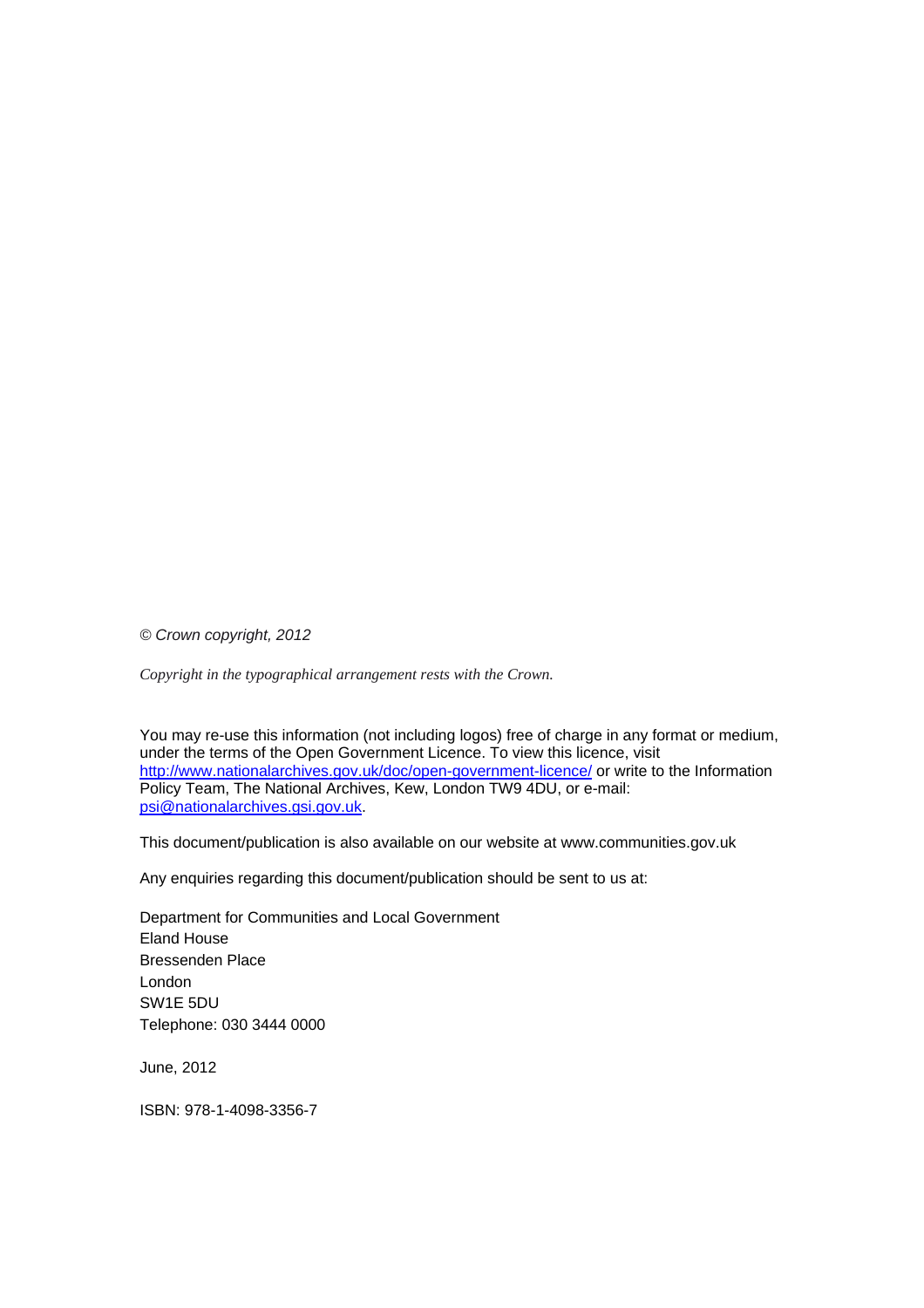### **Contents**

|                | <b>Ministerial foreword</b>                                                                |    |
|----------------|--------------------------------------------------------------------------------------------|----|
|                | <b>Introduction</b>                                                                        | 5  |
| 1              | <b>Relevant authorities and relevant bodies</b>                                            | 6  |
| $\overline{2}$ | <b>Relevant services</b>                                                                   | 10 |
| 3              | Periods for submitting expressions of interest                                             | 14 |
| 4              | Information required in an expression of interest                                          | 15 |
| 5              | Periods to notify relevant bodies of decisions                                             | 18 |
| 6              | Grounds for rejecting expressions of interest                                              | 19 |
| 7              | Modifying an expression of interest                                                        | 24 |
| 8              | Periods between accepting an expression of interest<br>and a procurement exercise starting | 25 |
| 9              | The procurement exercise                                                                   | 26 |
| <b>Annex A</b> | <b>Glossary of terms</b>                                                                   | 28 |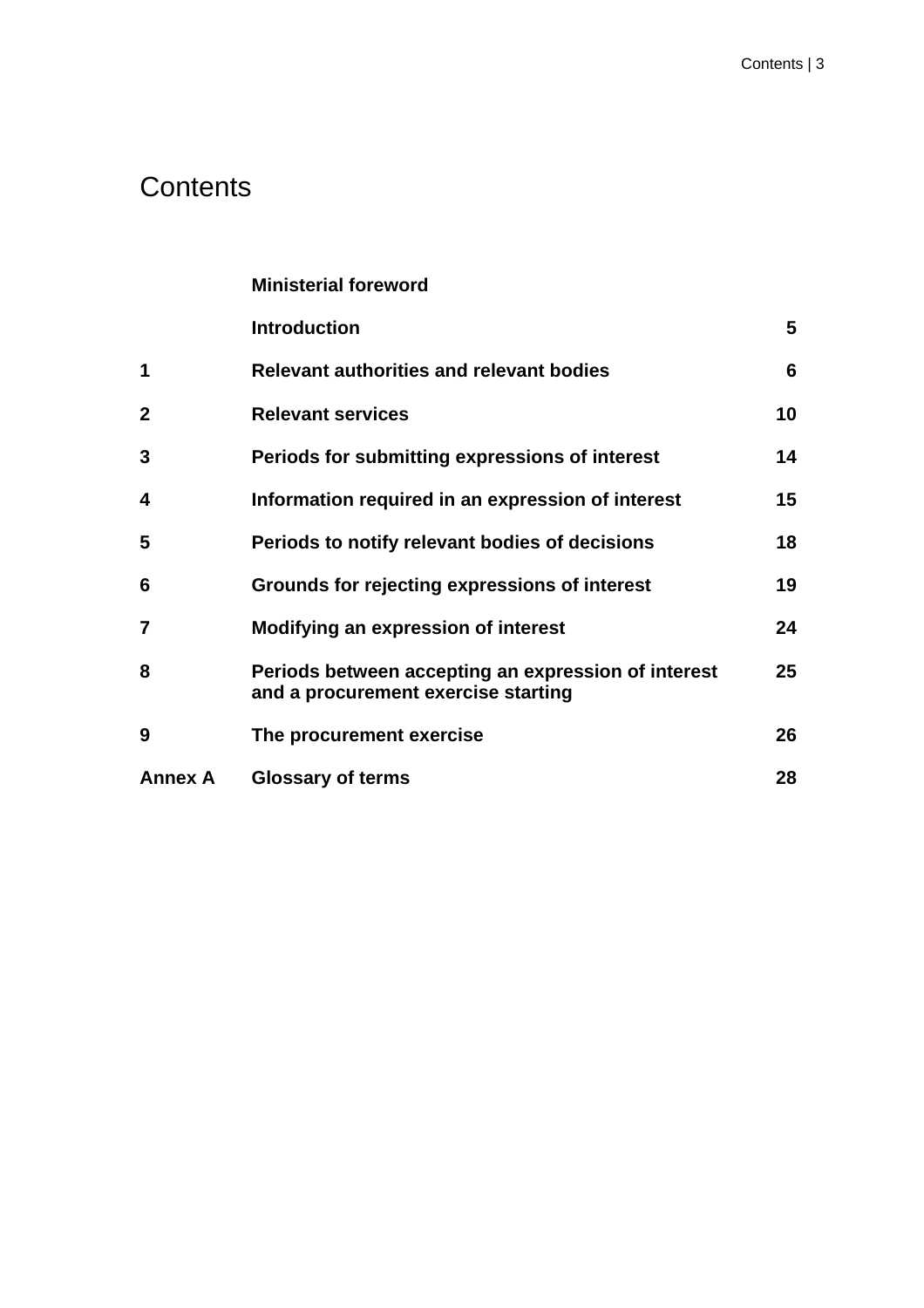## **Ministerial foreword**

The Localism Act 2011 is driving a shift in power away from Whitehall and handing it back to communities, giving them more opportunities to take control locally.

The new community rights in the Act will help to create the conditions for communities to play a bigger part in shaping the world around them - whether that's shaping and running local services through the community right to challenge, taking over local assets of community value through the community right to bid, community-led development using the community right to build, or adopting a neighbourhood plan under neighbourhood planning.

Communities rightly have high expectations of local services that offer excellent value for money. But local authorities do not have to have a monopoly over service delivery in the area to ensure excellent services. Nor do they have to have all of the good ideas for where improvements can be made. The most creative authorities welcome innovative ideas from communities about how services can be reformed and improved to better meet local needs, and work with groups who believe they can run services differently and better.

The community right to challenge paves the way for more communities to help shape and run excellent local services. This might include making services more responsive to local needs, offering additional social value outcomes, or delivering better value for money. It may act as a springboard for radical reshaping of services, or simply trigger small changes that will make a big difference to the quality of service communities receive.

Every council should be looking carefully at how they can improve local services, deliver better value for money, and empower their communities to do more. I hope that they will embrace the community right to challenge as a positive tool that will help them to achieve these aims.

Andraw Stunell

**Andrew Stunell MP Parliamentary Under Secretary of State**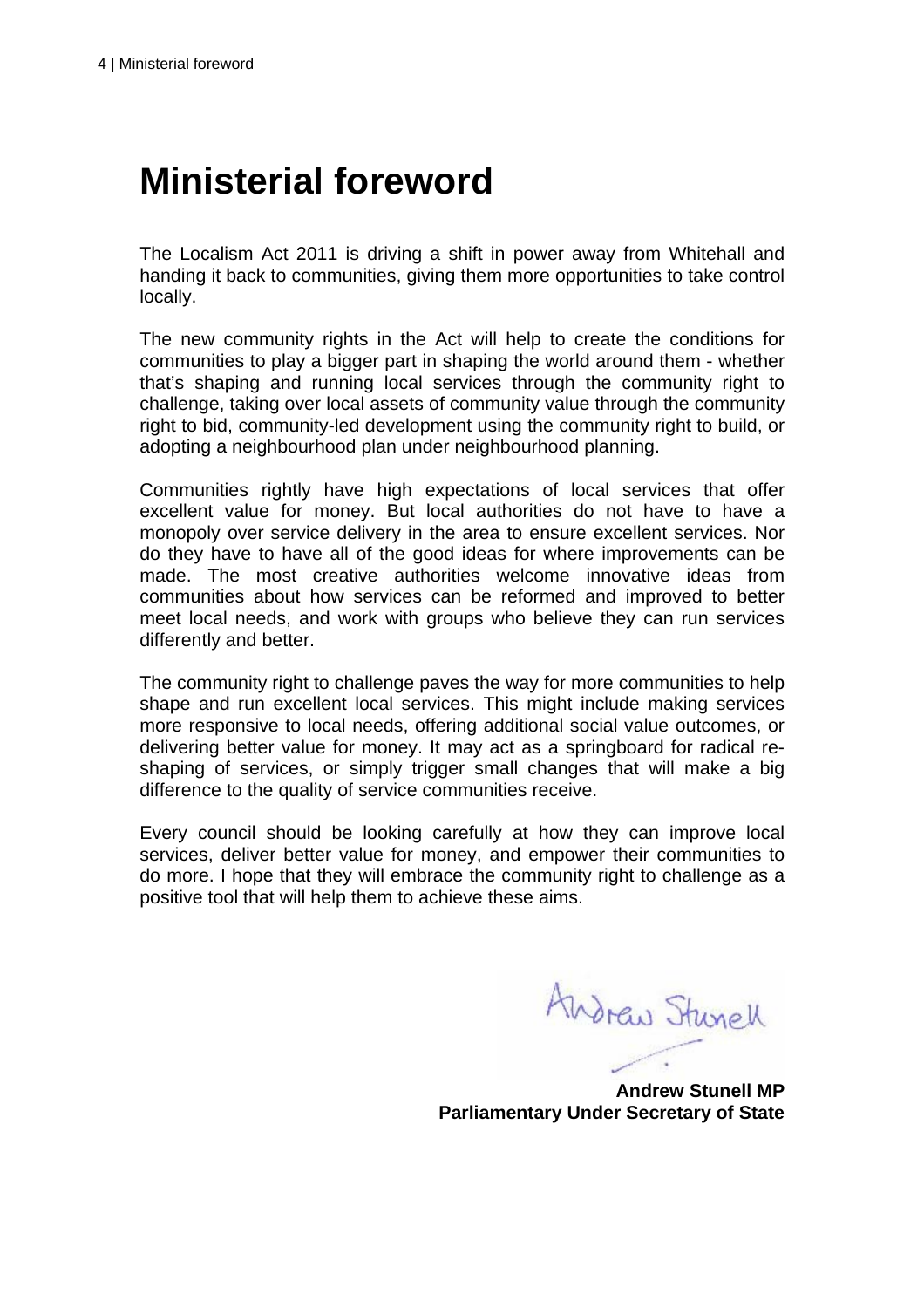## Introduction

## **Scope of the guidance**

- i. This guidance provides further explanation of the legislative framework for the community right to challenge. This is contained in Part 5, Chapter 2 of the Localism Act 2011, The Community Right to Challenge (Expressions of Interest and Excluded Services) (England) Regulations 2012, and The Community Right to Challenge (Fire and Rescue Authorities and Rejection of Expressions of Interest) (England) Regulations 2012.
- ii. The Localism Act ("the Act") was enacted on 15 November 2011. Provisions were brought into force on 27 June 2012.
- iii. The Regulations:
	- a) Specify information required in an expression of interest;
	- b) Specify grounds whereby an expression of interest may be rejected;
	- c) State which kinds of services are excluded from the Right; and
	- d) Add certain fire and rescue authorities as relevant authorities.
- iv. The guidance only applies to England.
- v. A glossary of terms is at Annex A at the end of this guidance.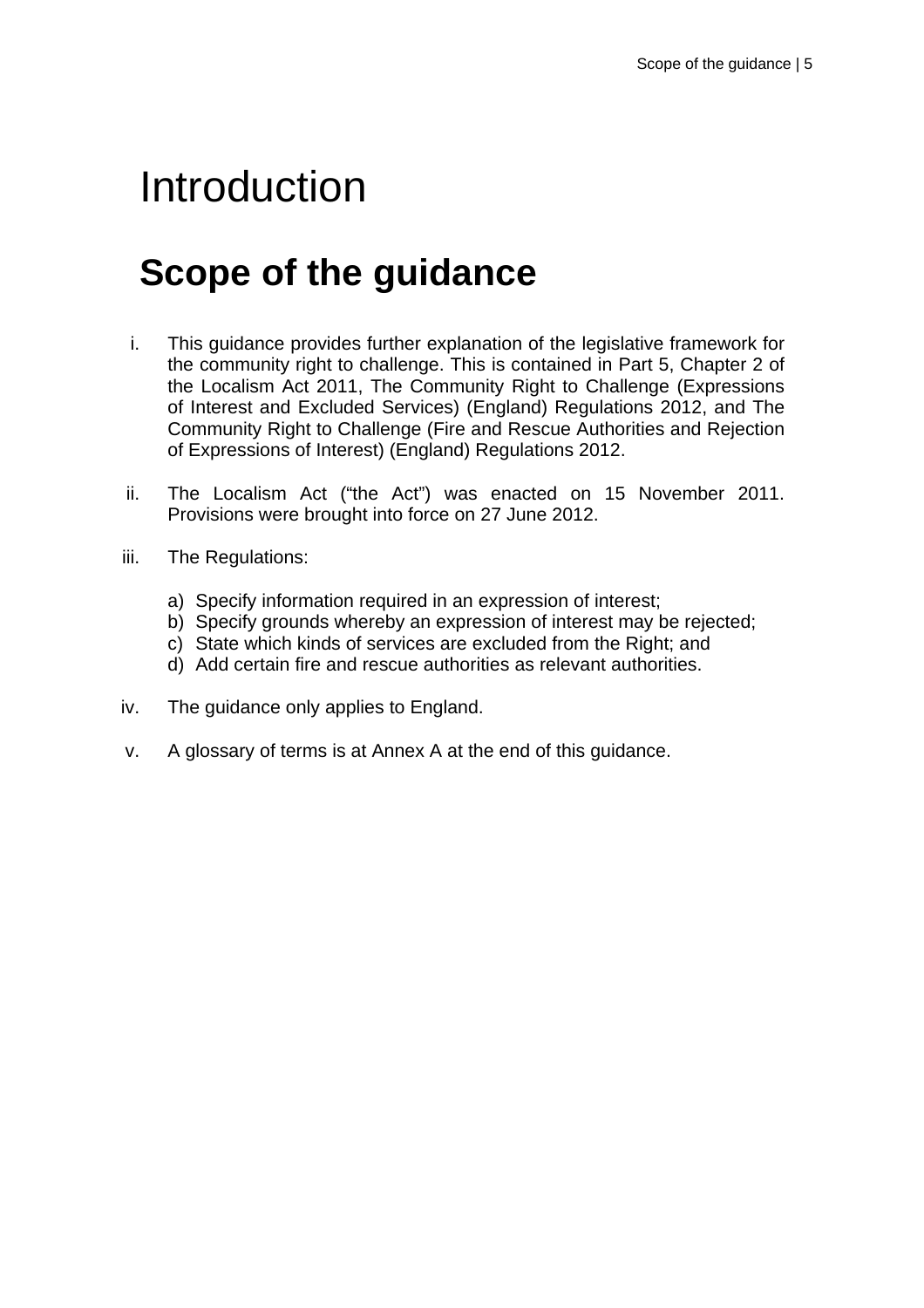## **Relevant authorities and relevant bodies**

1.1 The community right to challenge refers to two sets of bodies. Relevant authorities must consider expressions of interest and, where they accept an expression of interest, carry out a procurement exercise for the service. Relevant bodies are eligible to submit expressions of interest to deliver relevant services on behalf of relevant authorities.

#### **Relevant authorities**

- 1.2 The Act lists the following as relevant authorities:
	- a) A county council;
	- b) A district council;
	- c) A London borough council; or
	- d) Any other person or body carrying out a function of a public nature specified by the Secretary of State in regulations.<sup>[1](#page-6-0)</sup>
- 1.3 Certain fire and rescue authorities are added as relevant authorities in the Regulations. Many fire and rescue authorities will already be relevant authorities by reason of being a local authority.

#### **Relevant bodies**

- 1.4 The Act lists the following as relevant bodies:
	- a) A voluntary or community body;
	- b) A body of persons or a trust which is established for charitable purposes only;
	- c) A parish council;
	- d) Two or more employees of the relevant authority; or
	- e) Any other person or body specified by the Secretary of State by regulations.

#### *Voluntary and community bodies*

1.5 A voluntary body is a body that is not a public or local authority, the activities of which are not carried on for profit. It can generate a surplus provided it is used for the purposes of its activities or invested in the community.

<span id="page-6-0"></span> $\overline{a}$  $1$  These refer to the legal status of a body. Unitary authorities fall within these categories.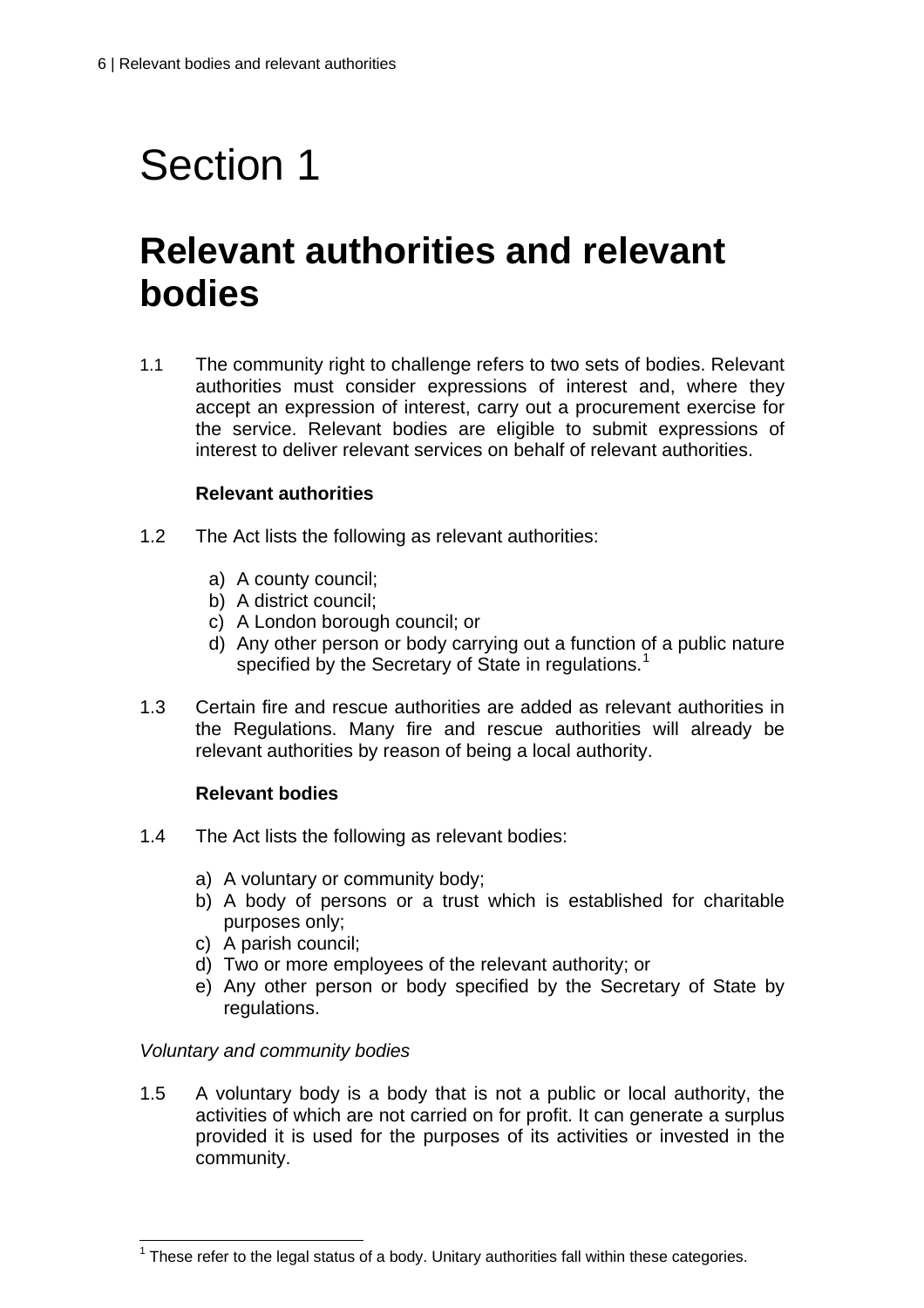- 1.6 A community body is a body which is not a public or local authority, the activities of which are primarily for the benefit of the community.
- 1.7 The definitions of voluntary and community body are intended to cover a wide range of civil society organisations. They reflect the required characteristics of such bodies rather than referring to types of organisational structure. This allows for flexibility to accommodate future forms of civil society organisation.
- 1.8 The Government expects the definition of voluntary and community body to include but not be limited to the following types of organisation:
	- Community benefit societies (a type of industrial and provident society);
	- Co-operatives whose activities are primarily for the benefit of the community (another type of industrial and provident society);
	- Community interest companies;
	- Charitable incorporated organisations; and
	- Other incorporated forms of body such as companies limited by guarantee or shares where the company's Memorandum and/or Articles of Association state that the company's objects are in the interest of the community, rather than to make a profit for shareholders.
- 1.9 The way in which groups demonstrate community benefit will vary depending on their legal form and the associated requirements. Some examples are given below.

| Type of body                                    | How community benefit is evidenced                                                                                                                                                                                                                                                                                                                                                                                                                                                                                                       |  |
|-------------------------------------------------|------------------------------------------------------------------------------------------------------------------------------------------------------------------------------------------------------------------------------------------------------------------------------------------------------------------------------------------------------------------------------------------------------------------------------------------------------------------------------------------------------------------------------------------|--|
| Co-operative<br>society                         | A body must register with the Financial Services Authority. It<br>must set out the society's rules, including its activities, its<br>character and how it is organised. This is where social and<br>community objectives should be demonstrated. <sup>2</sup>                                                                                                                                                                                                                                                                            |  |
| Community<br>benefit society                    | A body must register with the Financial Services Authority. Its<br>reasons for registering must demonstrate its<br>social<br>objectives. It must state the society's rules and describe its<br>activities, character and how it will be organised. It must also<br>describe how its activities will benefit which communities,<br>and how any surplus will be used. Its rules must not allow<br>profit or the society's assets to be distributed to members,<br>but that they are used to further the society's objectives. <sup>3</sup> |  |
| Company<br>limited by<br>guarantee or<br>shares | A body for community interest registering with the Registrar<br>of Companies at Companies House must provide a<br>memorandum of association and articles of association. It<br>may have an objects clause stating its aims and purpose.<br>Although such objects may be commercial, if the business is<br>a social enterprise, they must also relate to social and/or<br>environmental objectives. <sup>4</sup>                                                                                                                          |  |

<span id="page-7-1"></span><span id="page-7-0"></span><sup>&</sup>lt;sup>2</sup> Further information is available at:  $\frac{http://www.fsa.gov.uk/pubs/forms/MS_appform\_notes.pdf}{^3}$  Ibid

<span id="page-7-2"></span><sup>4</sup> Further information is available at: [http://www.businesslink.gov.uk](http://www.businesslink.gov.uk/)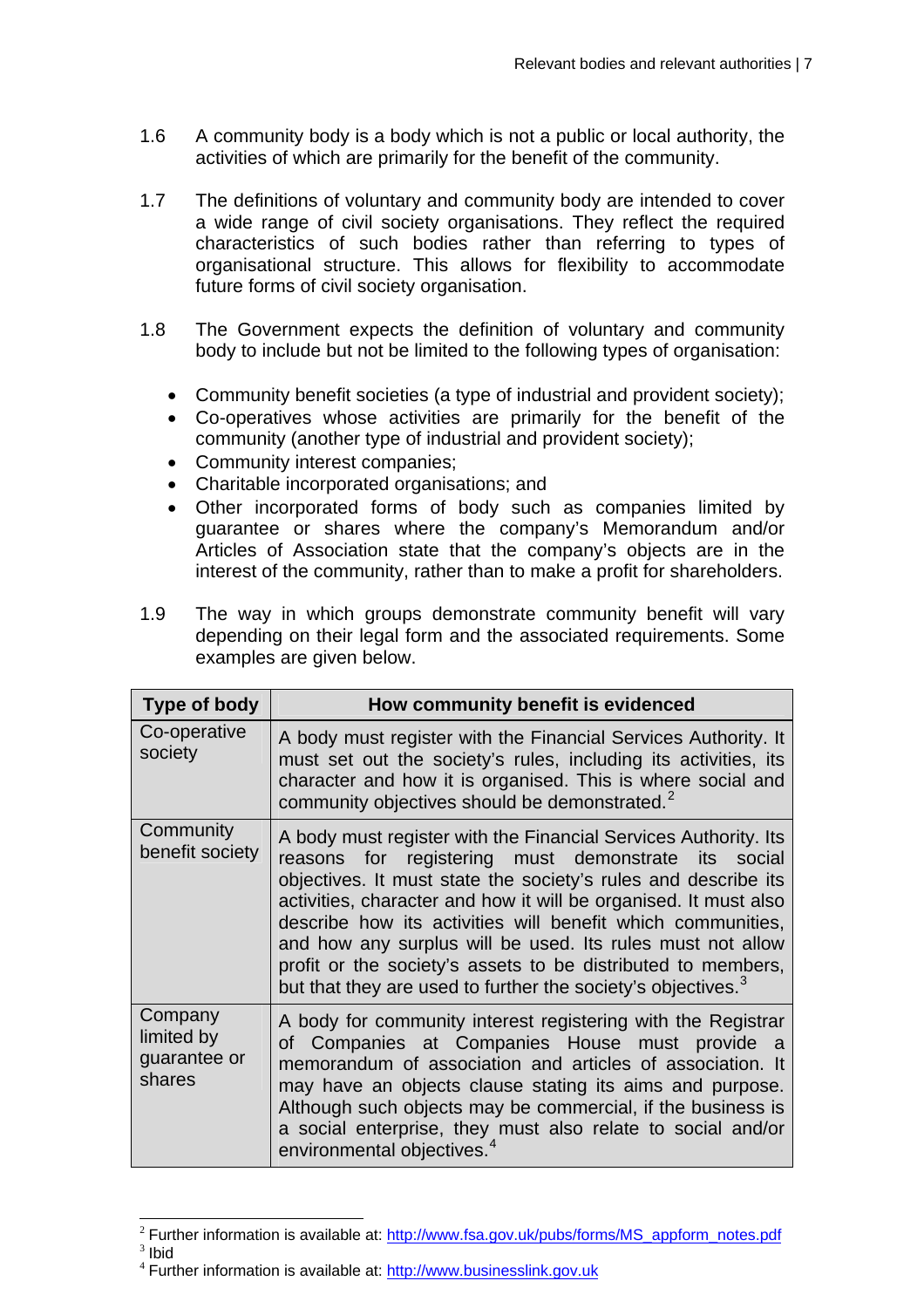1.10 Some voluntary and community bodies may be unincorporated associations - for example, an unincorporated association where the stated purpose of the association in its constitution is primarily to benefit the community. We would normally expect bodies that will be delivering contracts for local authorities and other public bodies to be incorporated with limited liability, to limit the risk to individual members. If a relevant body identifies a need to incorporate in order to be capable of providing a relevant service in its expression of interest, the period between an expression of interest being accepted and a procurement exercise starting (see Section 8) will provide an opportunity for this.

#### *Charitable bodies*

1.11 Bodies of persons or trusts established for charitable purposes only may be a voluntary or community body, but are eligible to use the right.

#### *Parish Councils*

1.12 Parish councils are not listed as relevant authorities. They are however relevant bodies and can submit an expression of interest to provide services relating to functions of relevant authorities. The term "parish council" includes those councils of parishes that bear the style of town and call themselves "town councils".

#### *Employees of the relevant authority*

1.13 The Government is committed to giving public sector workers the right to bid to take over running the services they deliver. Two or more employees of the relevant authority are eligible to use the right. We expect employees to form an employee-led structure to take on running services under the right. Employees using the Right are not expected to have finalised all of their arrangements before submitting an expression of interest but will probably need to form a separate legal entity in order to bid in a procurement exercise (so that management and contractual relationships are clear). The period between an expression of interest being accepted and a procurement exercise being carried out (see Section 8) will help here.

#### *Partnership working*

1.14 Whilst only relevant bodies are eligible to submit an expression of interest, they may do so in partnership with other relevant bodies and/or non-relevant bodies. Indeed, such cooperation may strengthen a relevant body's case that it is capable of providing the service. Where a relevant body proposes to deliver a service in partnership with one or more other bodies, certain information must be provided in the expression of interest in respect of all partners (see Section 4).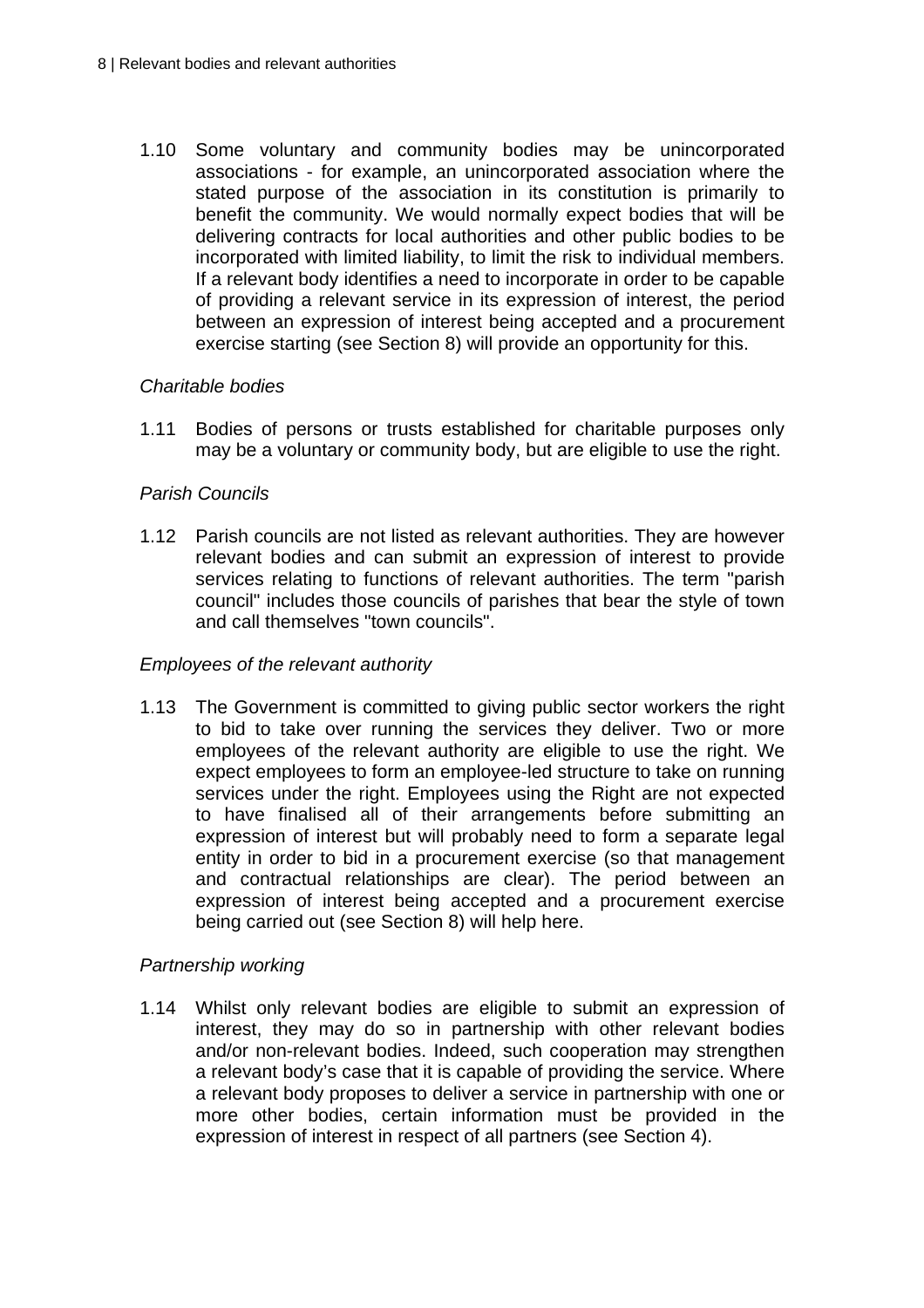1.15 Some relevant bodies will wish to form, or be part of a joint venture. Incorporated joint ventures (the joint venture is a body in its own right) will need to meet the definition of a relevant body to submit an expression of interest. One or more bodies in a contractual joint venture (co-operative arrangements between two parties that keep their separate identities) must meet the definition of a relevant body.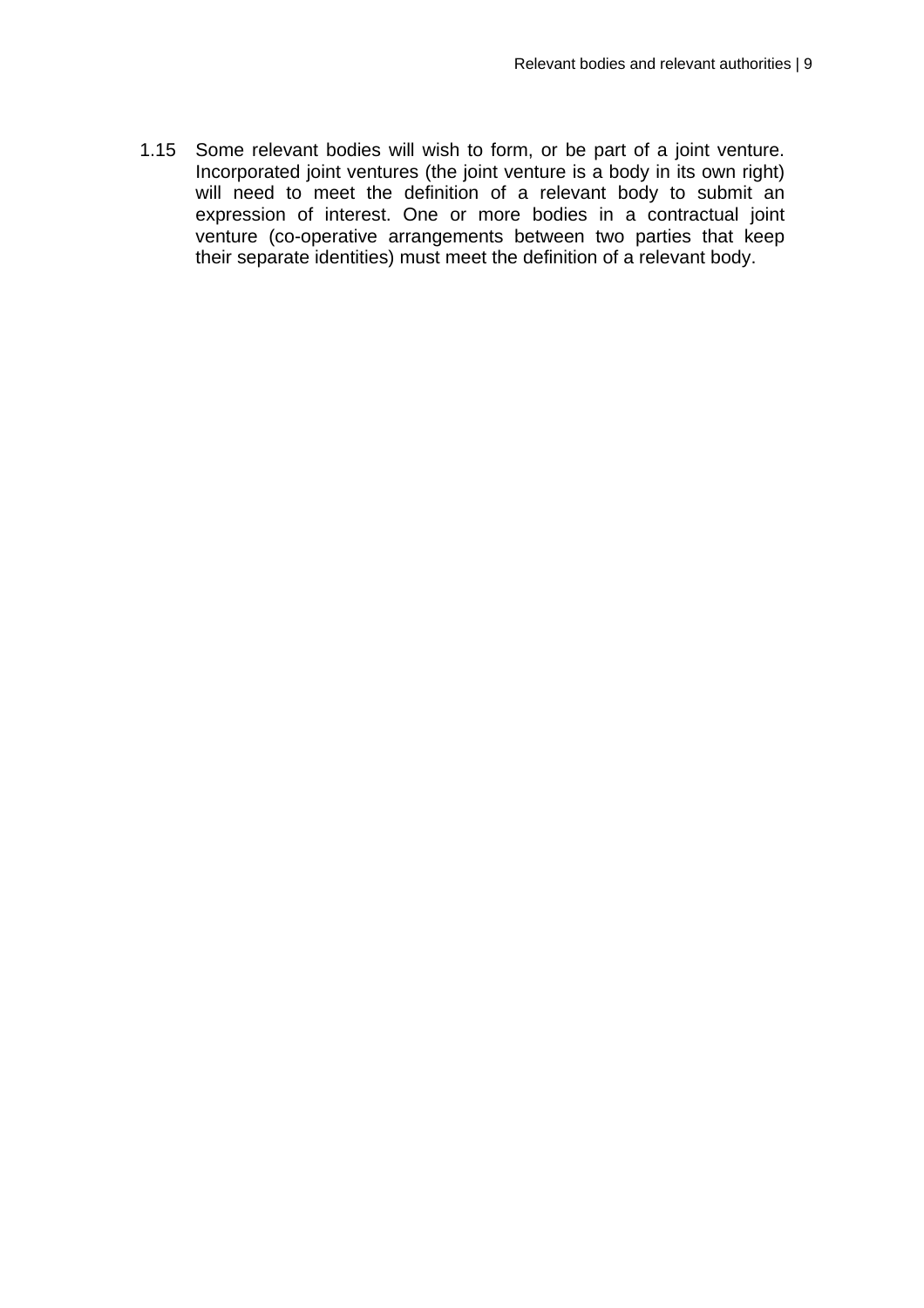### **Relevant services**

2.1 The community right to challenge applies to all relevant services. A relevant service is a service provided by or on behalf of a relevant authority in the exercise of its functions in relation to England, except services which are excluded from the right in secondary legislation.

#### *Functions and services*

2.2 The right only applies to the provision of services. It does not provide for delegation of the functions of a relevant authority. The responsibility for the function itself remains with the relevant authority. The things that relevant authorities are required to do or may do, their functions, are many and varied as will be the services that it may be necessary to provide in order for the relevant authority to carry out those functions.

#### **What constitutes a function and a service?**

#### **Example 1: Planning**

Section 70(1) of the Town and Country Planning Act 1990 gives powers to local planning authorities to grant or refuse planning permission where a planning application is made to the authority. The right does not allow for the function of determining planning applications to be provided by a third party.

The delivery of planning functions, for example the processing of a planning application (not the decision), may be carried out by the local planning authority itself, or by a third party on behalf of the authority.

#### **Example 2: Youth justice**

The Crime and Disorder Act (1998) places a duty on local authorities to ensure there is appropriate provision of youth justice services. Decisions (reached following consultation with interested parties as part of the commissioning cycle) on which services are provided, where they are located, funding etc. are a function of the authority. The community right to challenge will not apply here.

Individual (parts of) services with young people to prevent further offending may be provided by the local authority, or by a third party on behalf of the authority. This means the authority would set out the requirements of the service as part of any procurement exercise which potential providers would bid to deliver. This may, for example, include addressing specific difficulties faced by young offenders, such as drug and alcohol problems or homelessness. The right will apply here.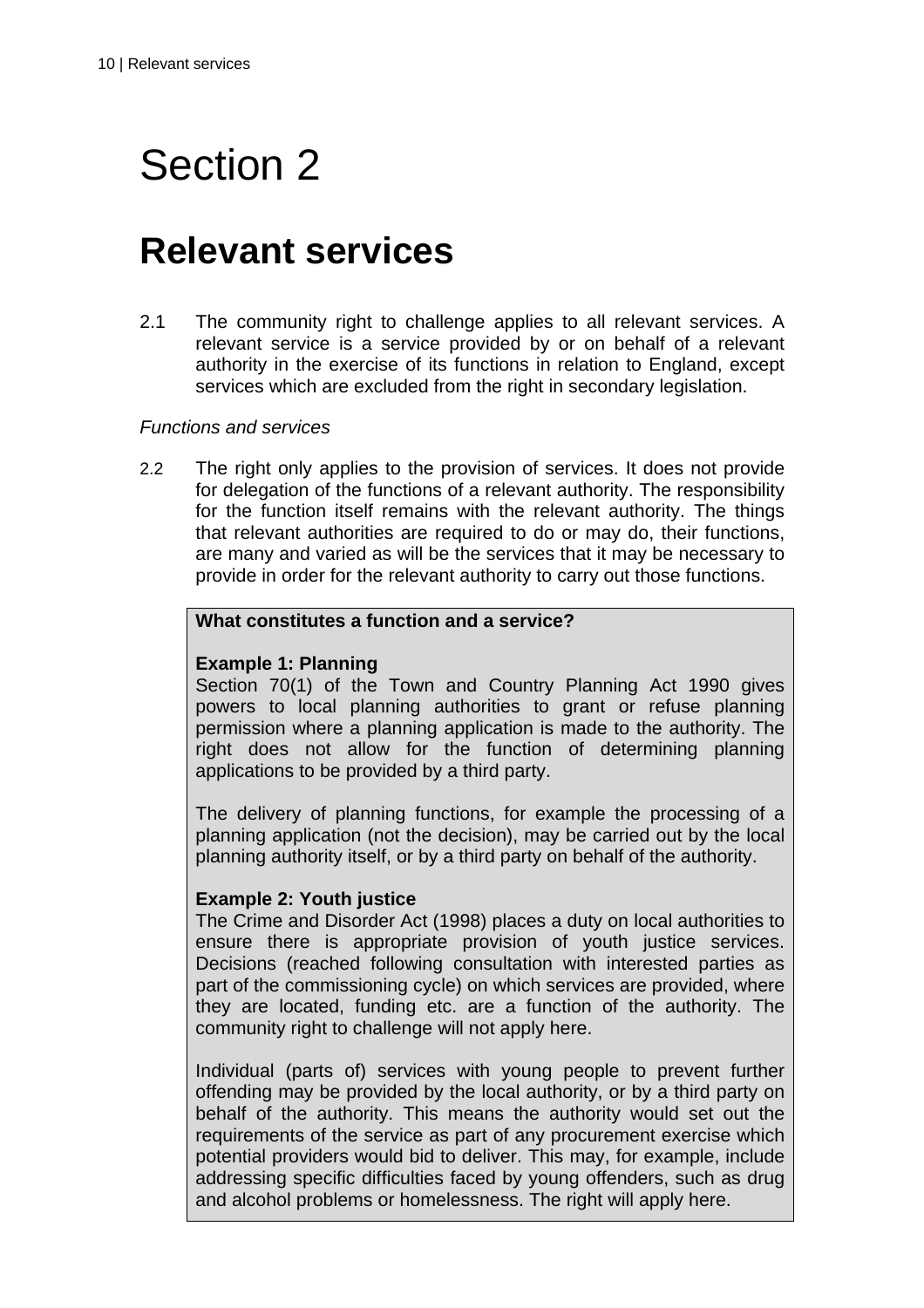#### *Delegation of functions*

2.3 Orders made by the Secretary of State under section 70 of the Deregulation and Contracting Out Act 1994 have authorised named persons to carry out specified local authority functions. In addition, local authorities may have arranged for other local authorities (which includes parish councils) or named committees or officers to discharge their functions, using powers in section 101 of the Local Government Act 1972. Where this is done the authority remains ultimately responsible for the discharge of the function. Services relating to those functions therefore remain within the scope of the right, unless they are excluded in the Regulations.

#### *Jointly commissioned/provided services and shared services*

- 2.4 Some services will be shared, jointly commissioned, or jointly provided by two or more relevant authorities, e.g. tri-borough arrangements between Westminster, Hammersmith and Fulham and Kensington and Chelsea Councils for education, adult social care and children's services. Here, those authorities should agree the relevant timescales and arrangements for considering and responding to expressions of interest and, where necessary, carrying out a procurement exercise for services.
- 2.5 Other services will be shared, jointly commissioned or jointly provided by one or more relevant authority and one or more non-relevant authority, e.g. a local authority working with an NHS body. Here the application of the right will depend on:
	- a) Whether the service is excluded. Certain services are excluded from the Right until 1 April 2014; and
	- b) Where responsibility for the function lies. Only relevant services (i.e. those provided by or on behalf of a relevant authority in the exercise of its functions) are within the scope of the right; and only the relevant authority is required to consider and act on expressions of interest, though others are not prevented from doing so. It is recommended that relevant authorities should seek advice from NHS bodies in assessing expressions of interest to deliver healthrelated relevant services where appropriate, for example (after April 2014) for jointly-commissioned services. As a minimum, the NHS commissioner should be informed that an expression of interest has been submitted and is being considered by the relevant authority.
- 2.6 Services commissioned by a relevant authority on behalf of an NHS body (i.e. an NHS service) fall outside the scope of the right.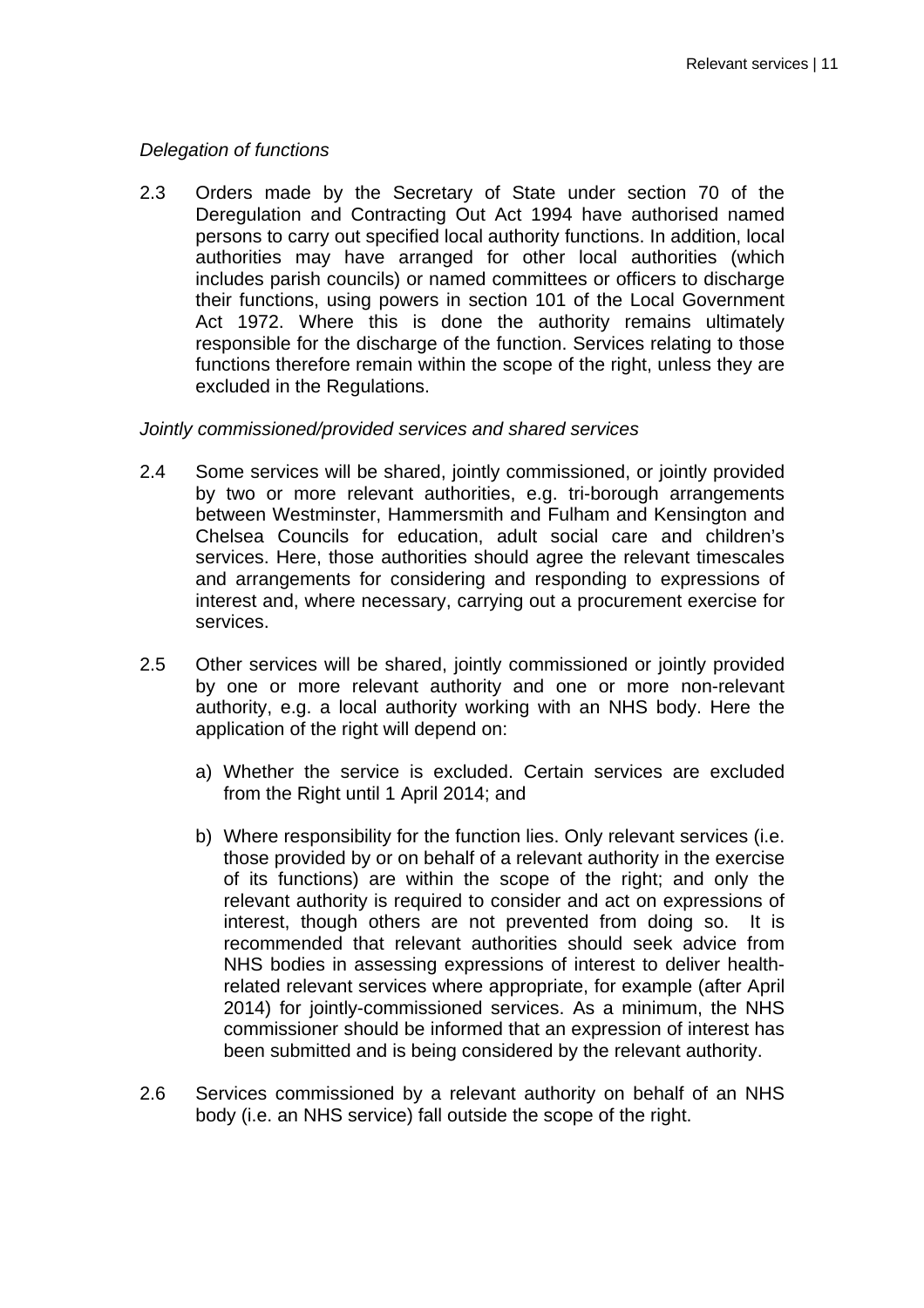#### *Excluded services*

- 2.7 The following services are excluded from the community right to challenge, either for a limited period or permanently:
	- 1. Until 1 April 2014, a relevant service commissioned in conjunction with one or more health services by a relevant authority or by a Primary Care Trust, NHS trust or NHS foundation trust (in this paragraph 2.8 referred to as an "NHS body") under a partnership arrangement or by a relevant authority and an NHS body or a Strategic Health Authority, acting jointly.
	- 2. Until 1 April 2014, a relevant service commissioned by an NHS body on behalf of a relevant authority.
	- 3. A relevant service commissioned or provided by a relevant authority in respect of a named person with complex individual health or social care needs.
- 2.8 Services under bullets 1 and 2 in paragraph 2.7 are excluded temporarily until 1 April 2014. This is to enable the NHS commissioners (the NHS Commissioning Board and local clinical commissioning groups) established by the Health and Social Care Act 2012, to have sufficient time to become fully operational, consider the contractual arrangements they have inherited from their predecessor NHS commissioners (primarily Primary Care Trusts) and develop new commissioning relationships with relevant authorities in the period up to April 2014. A relevant authority should be able to advise relevant bodies if the service they wish to challenge is covered by this timelimited exemption.
- 2.9 Sure Start Children's Centres deliver both local authority and health services. There are many different delivery models for children's centre services across the country. As indicated in bullets 1 and 2 of paragraph 2.7, where relevant children's centre services have been commissioned jointly by a local authority and an NHS body or by the NHS on behalf of the local authority, these services will be excluded from the right temporarily until April 2014. However, this exclusion does not prevent relevant bodies from expressing an interest in running children's centre services that are delivered directly by local authority employees or commissioned by a local authority acting alone (i.e. not jointly with an NHS body). The Government wants to see a wide range of providers running children's centres across the country helping to improve outcomes for children and families. Relevant bodies should be able to express an interest in delivering most children's centre services as soon as the relevant parts of the Act are commenced and regulations come into force.<sup>[6](#page-12-1)</sup>

<span id="page-12-0"></span>  $5$  Partnership arrangements referred to here must be made in accordance with the NHS Bodies and Local Authorities Partnership Arrangements Regulations 2000.

<span id="page-12-1"></span> $6$  Services commissioned or provided wholly by the NHS or by the local authority on behalf of an NHS body are out of scope of the community right to challenge.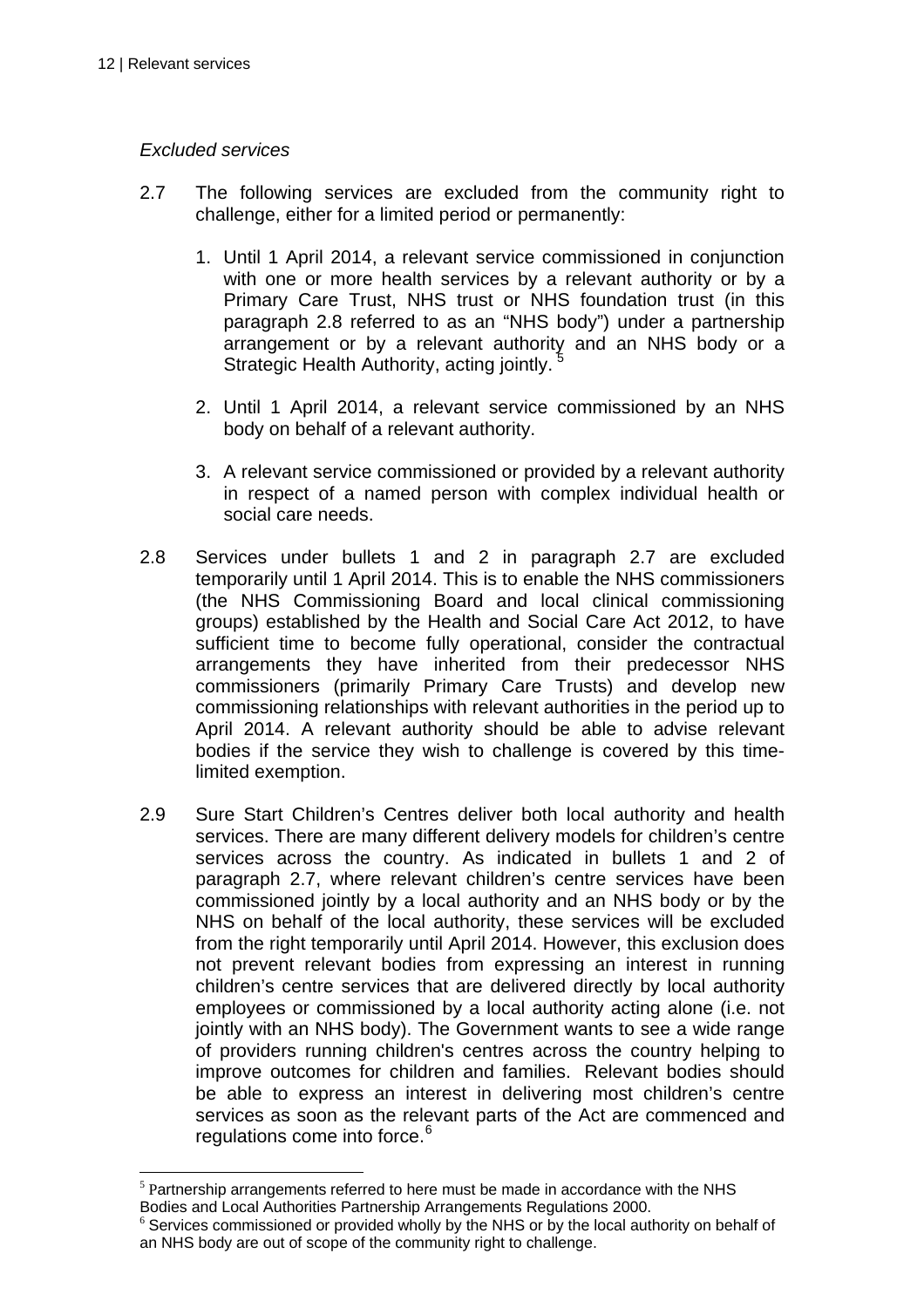2.10 Services commissioned or provided under bullet 3 of paragraph 2.7 are permanently excluded because those services relate to named individuals with complex needs. It is not the intention of the community right to challenge to directly or indirectly disrupt the package of care provided to an individual patient or service user, as such disruption could result in social or clinical disadvantages for that individual. Named patient or spot contracts are usually contracts for complex packages of NHS continuing health care and social care for individuals. Such packages may last for months or years, often involve nursing home care and often the service user and or family/ carers have been offered choices in relation to the providers of that care.

#### *Direct payments*

2.11 Services which are commissioned and managed by individuals or their representatives using direct payments, for example under The Community Care, Services for Carers and Children's Services (Direct Payments) (England) Regulations 2009 do not fall within the scope of the community right to challenge as the individuals or their representatives, as opposed to the relevant authority, commission the services. Direct payments are one way of giving people more choice and control over the services they receive. Individuals or their representatives are given funding in lieu of services. They use this money to arrange their own care and support which meets their needs in ways that are most appropriate for them.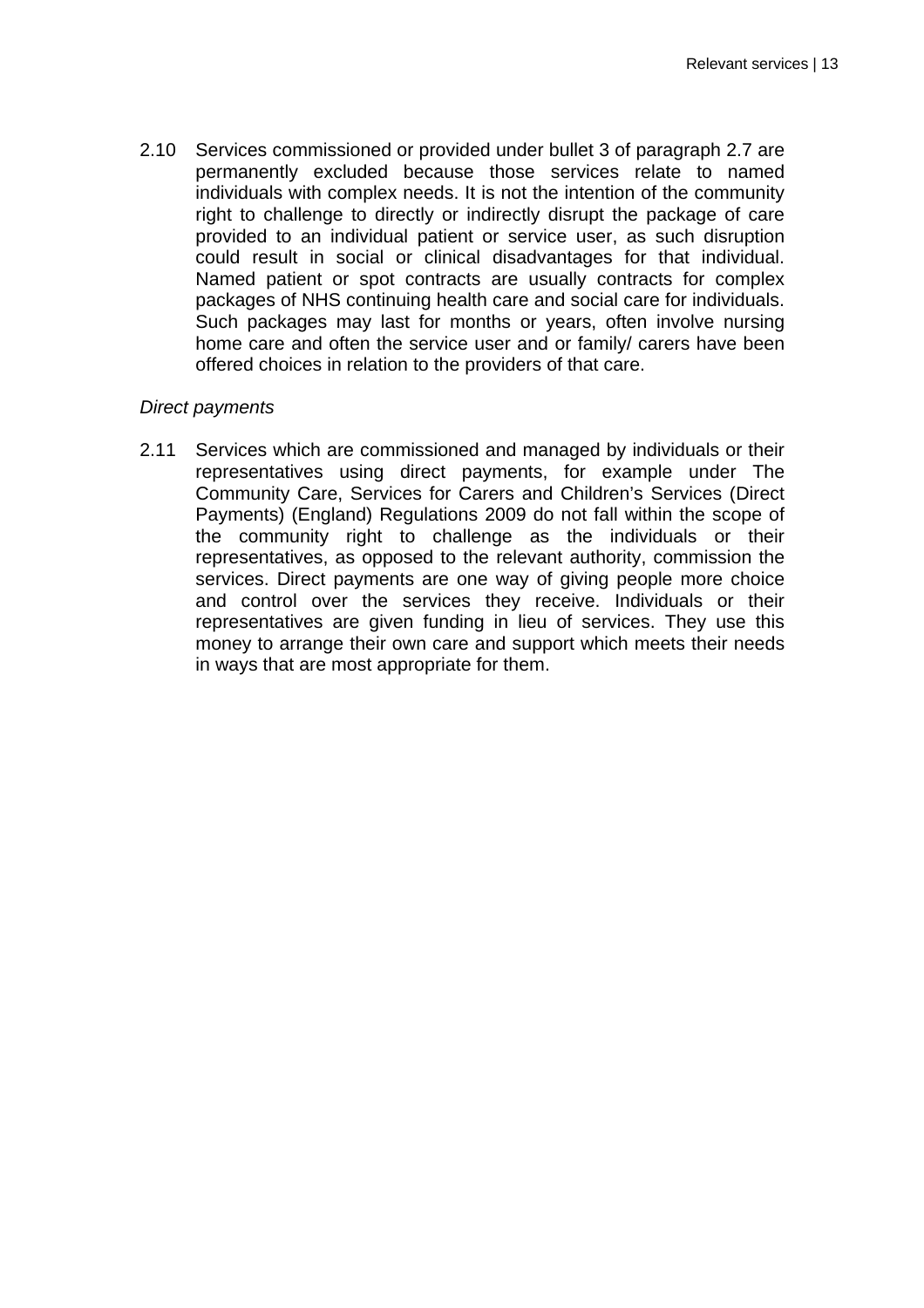## **Submitting expressions of interest**

- 3.1 Relevant authorities may choose to specify periods during which expressions of interest can be submitted in relation to a particular relevant service. They must publish details of any periods specified in a manner as they think fit, including on the authority's website. Specifying such periods will help authorities to manage the flow of expressions of interest and allow this to be synchronised with any existing commissioning cycles for services. Where authorities choose not to set periods, expressions of interest can be submitted at any time.
- 3.2 In specifying periods for submission of expressions of interest, relevant authorities should have regard to the following factors:
	- a) *The need to provide relevant bodies with sufficient time to prepare and submit expressions of interest*. In considering this, authorities may take account of how much notice they are giving relevant bodies ahead of the period;
	- b) *The nature, scale and complexity of the relevant service for which a period is being specified*. For example, it may take relevant bodies longer to prepare expressions of interest for larger, complex services than smaller more straightforward ones; and
	- c) *The timescale for any existing commissioning cycle relevant to the service for which a period is being specified, or any other relevant authority processes*. These may include Council Cabinet decision making or budget setting processes.
- 3.3 Authorities opting to specify periods are encouraged to consider where such periods can be aligned to allow expressions of interest relating to two or more services to be submitted.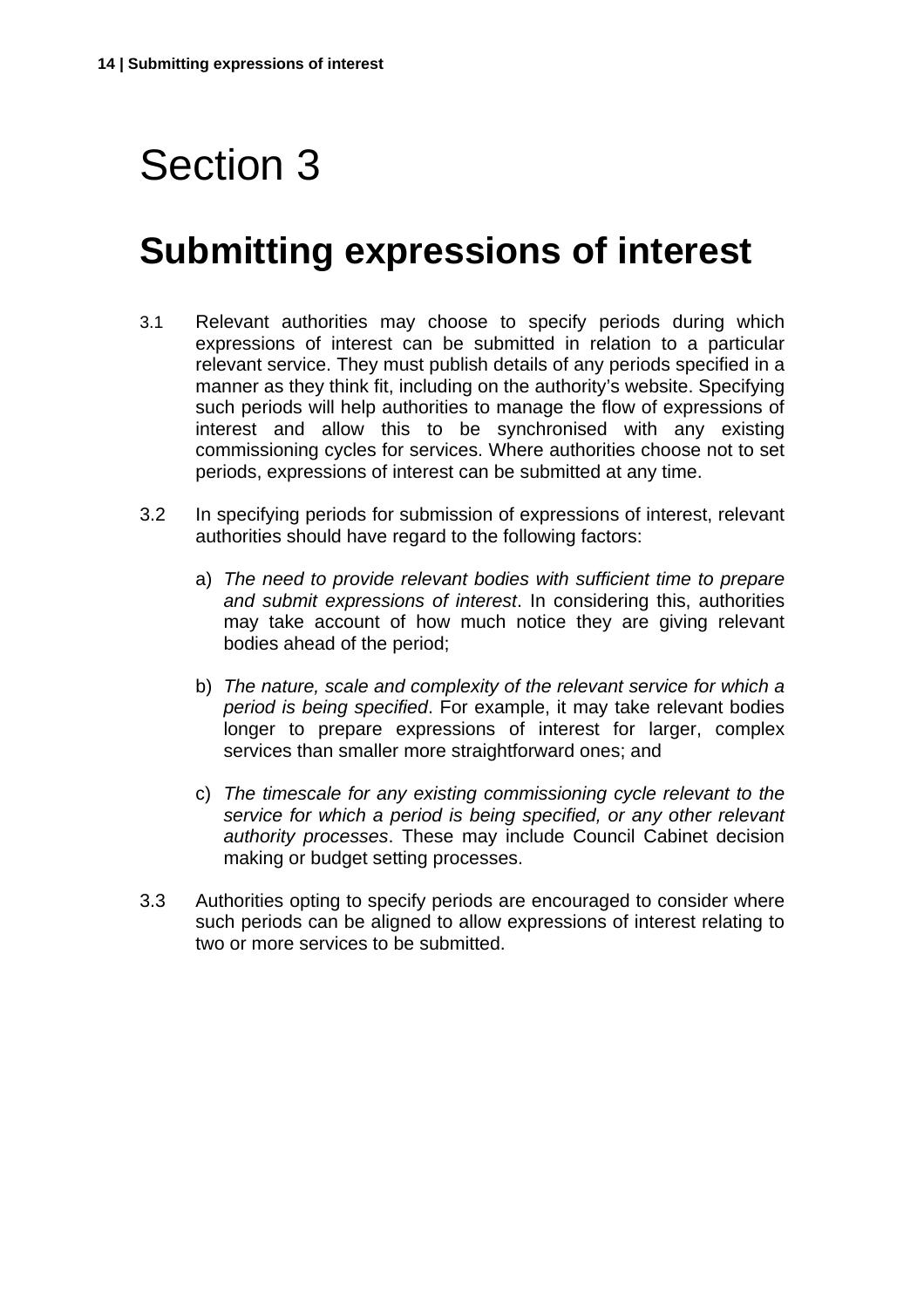### **Expression of interest requirements**

- 4.1 Relevant authorities must consider an expression of interest submitted by a relevant body which is in writing and meets other requirements for such an expression of interest. These are specified in the Regulations. A relevant authority may refuse to consider an expression of interest submitted outside a specified period for submitting expressions of interest. Relevant authorities may request further information from relevant bodies but they cannot make inclusion of such information a requirement in order for the expression of interest to be considered. They should make it clear in any such request that provision of the further information is optional. Information outside the scope of requirements in the Regulations may not be used as a ground on which to reject an expression of interest. Relevant authorities should make this clear to relevant bodies.
- 4.2 Relevant authorities may require the information below to be provided in expressions of interest. They may also that require bodies demonstrate they meet the definition of a relevant body (see Section 1).

#### **Information required in an Expression of Interest**

1. Where the relevant body proposes to deliver the relevant service as part of a consortium or to use a sub-contractor for delivery of any part of the relevant service, the information in paragraphs 2 and 3 must be given in respect of each member of the consortium and each sub-contractor as appropriate.

2. Information about the financial resources of the relevant body submitting the expression of interest.

3. Evidence that demonstrates that by the time of any procurement exercise the relevant body submitting the expression of interest will be capable of providing or assisting in providing the relevant service.

4. Information about the relevant service sufficient to identify it and the geographical area to which the expression of interest relates.

5. Information about the outcomes to be achieved by the relevant body or, where appropriate, the consortium of which it is a part, in providing or assisting in the provision of the relevant service, in particular:

(a) How the provision or assistance will promote or improve the social, economic or environmental well-being of the relevant authority's area; and (b) How it will meet the needs of the users of the relevant service.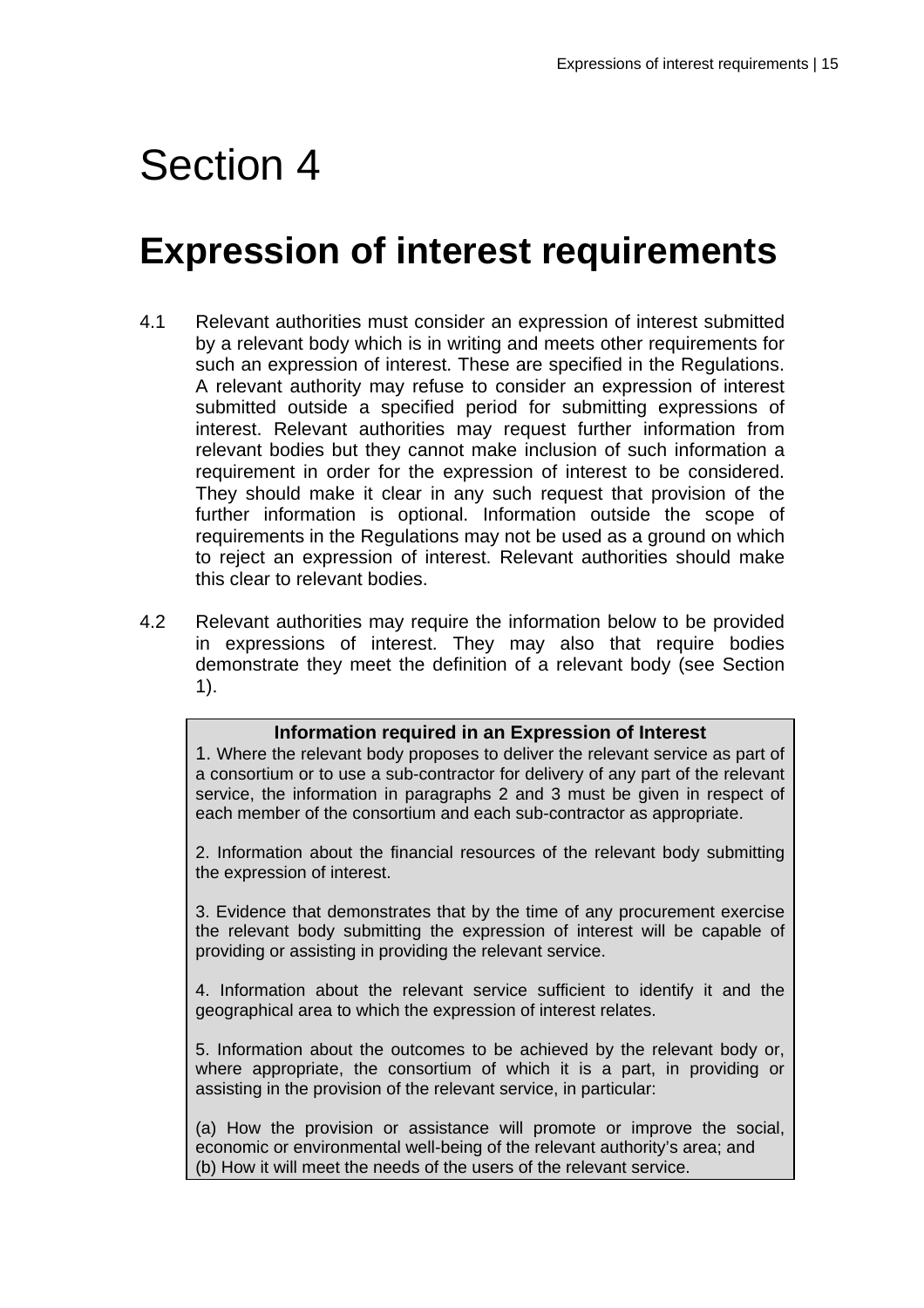6. Where the relevant body consists of employees of the relevant authority, details of how that relevant body proposes to engage other employees of the relevant authority who are affected by the expression of interest.

4.3 The Government has committed, in respect of the procurement exercises it runs, to eliminating the Pre-Qualification Questionnaire for procurement exercises under £100,000 and to ensuring that organisations should only have to provide Government with the information it requires once. The Local Government Association is also keen to help reduce the perceived and real barriers and bureaucratic processes on councils and businesses when services are procured through disseminating good practice across the local government sector.

#### *Promoting or improving the social, economic or environmental well-being*

4.4 Relevant authorities are required to consider social value of expressions of interest and in carrying out procurement exercises. This is also reflected in the Public Services (Social Value Act) 2012 and the general duty of best value in the Local Government Act 1999. Expressions of interest should demonstrate how the proposal might offer the social, economic or environmental benefits to the community and take into account social considerations, over and above the provision of the service. This could include creating local jobs, improving local skills, increasing local volunteering opportunities, or improving environmental conditions. An example is given below of how one organisation provides social value.

#### **Example: Social value**

Bulky Bob's, a social enterprise**,** has won contracts with Liverpool City Council and other authorities to collect, reuse and recycle bulky household waste. Bulky Bob's reuses and recycles 70% of the furniture and white goods, reducing the environmental impact and saving councils money in landfill costs. They have helped over 34,000 low-income families gain access to affordable furniture and run training programmes which have provided more than 250 long-term unemployed people with skills and experience. They assess that the social benefits to the community are 2.5 times the initial investment.

#### *Service user needs*

4.5 It is important that proposals in expressions of interest meet the needs of service users. In demonstrating how they will deliver outcomes that meet the needs of users of the relevant service, relevant bodies may refer to evidence such as needs assessments prepared by the relevant authority, or other sources. This may, for example, include a survey of service users conducted by the relevant body itself.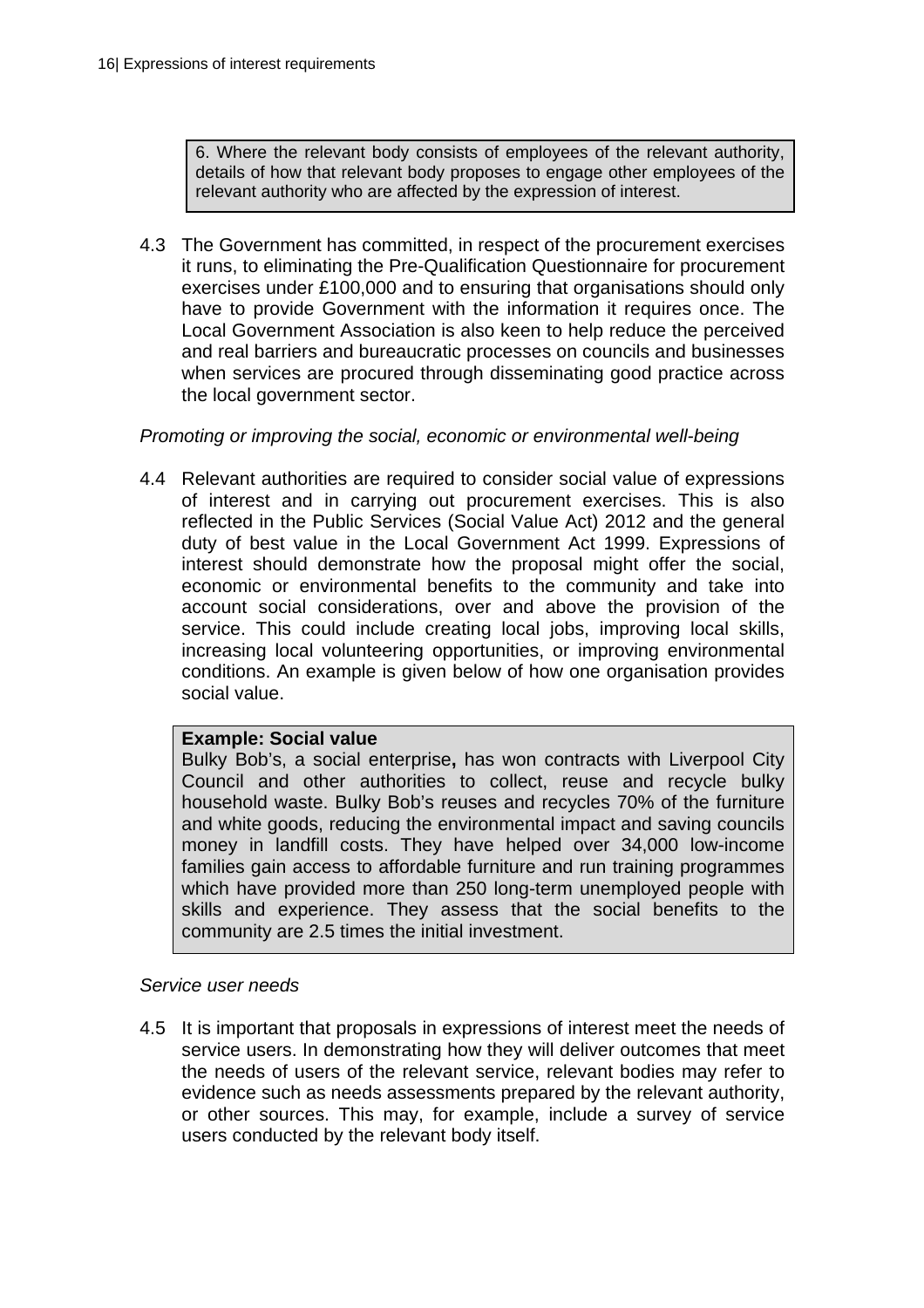#### *Employee engagement*

4.6 How employees of the relevant authority engage with other relevant authority employees is best decided locally. Nonetheless, wellestablished staff engagement and governance channels could play a part. The face-to-face meetings, intranet updates and staff clinics undertaken when some 1,200 staff from Hull Primary Care Trust transferred to a social enterprise under the Right to Request scheme is an example of good practice. However, we would expect the level of engagement to be appropriate and proportionate to the size and nature of the service and the number of employees directly affected by the expression of interest. There is no requirement for a ballot to demonstrate support for a proposal under the NHS Right to Request or under the community right to challenge.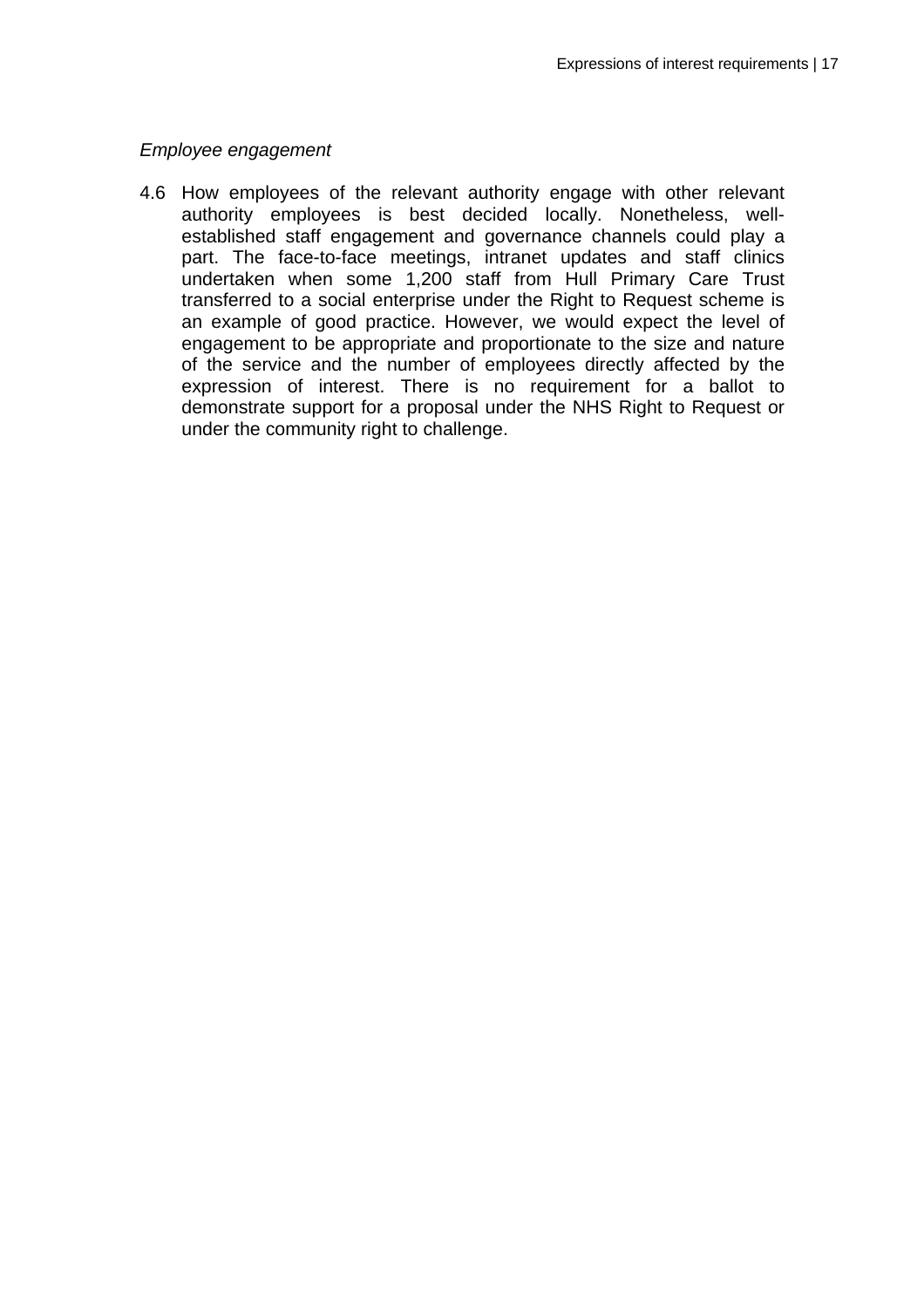### **Notifying decisions on expressions of interest**

- 5.1 The relevant authority must specify the maximum period that it will take to notify the relevant body of its decision on an expression of interest and publish details of the specification including on its website. Different periods may be specified for different cases.
- 5.2 The relevant authority must also notify a relevant body that has submitted an expression of interest of the timescale within which the authority will notify the body of its decision.
- 5.3 The relevant authority must make this notification in writing. This must be done within 30 days after the close of any period specified by the authority for submitting expressions of interest or, if no such period has been specified, within 30 days of the relevant authority receiving the expression of interest.
- 5.4 In specifying periods for notifying relevant bodies of decisions on expressions of interest, relevant authorities should have regard to the following factors:
	- a) The need to notify relevant bodies of a decision within a reasonable period;
	- b) The nature, scale and complexity of the service to which expressions of interest relate (for example is the service shared with one or more other relevant authorities, or jointly commissioned with one or more other public bodies?);
	- c) The complexity of the expressions of interest received (for example do they propose radical change to the way a service is delivered?);
	- d) The likely need to agree modifications to expressions of interest in order to accept them (see Section 7); and
	- e) The timescales for any existing commissioning cycle relevant to the service which an expression of interest relates to, or any other relevant authority processes. These may include Council Cabinet decision making or budget setting processes.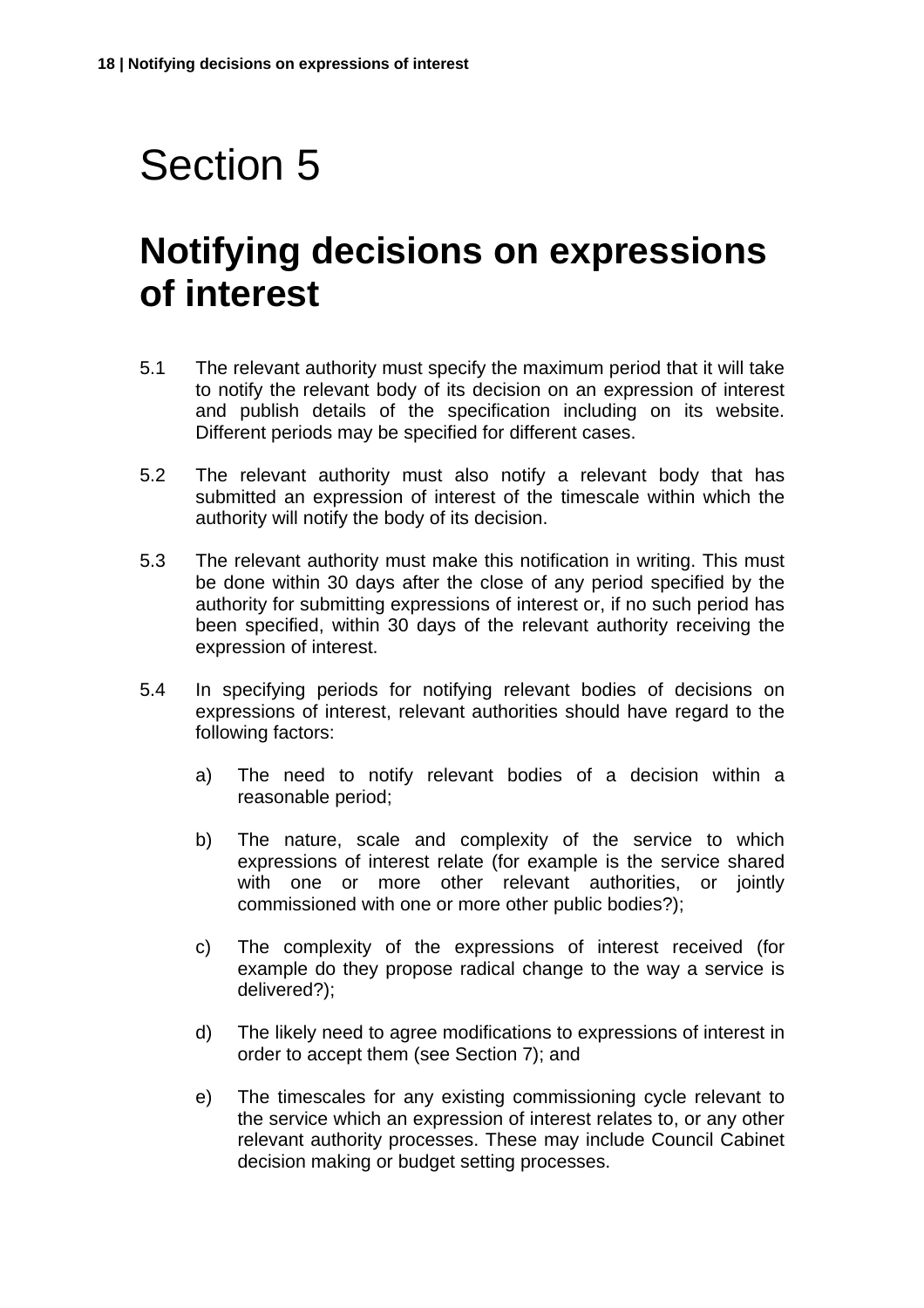## **Grounds whereby an expression of interest may be rejected**

- 6.1 Relevant authorities may only reject an expression of interest on one or more of the grounds specified in the Regulations. These are listed below.
- 6.2 If an authority decides to modify or reject an expression of interest, it must give reasons for that decision in its notification to the relevant body (see Section 5). The authority must publish the notification in such a manner as it thinks fit, which must include publication on the authority's website.

#### **Grounds whereby an Expression of Interest may be rejected**

1. The expression of interest does not comply with any of the requirements specified in the Act<sup>[7](#page-19-0)</sup> or in regulations.<sup>[8](#page-19-1)</sup>

2. The relevant body provides information in the expression of interest which in the opinion of the relevant authority, is in a material particular inadequate or inaccurate.

3. The relevant authority considers, based on the information in the expression of interest, that the relevant body or, where applicable- (a) any member of the consortium of which it is a part, or

(b) any sub-contractor referred to in the expression of interest

is not suitable to provide or assist in providing the relevant service.

4. The expression of interest relates to a relevant service where a decision, evidenced in writing, has been taken by the relevant authority to stop providing that service.

5. The expression of interest relates to a relevant service -

(a) provided, in whole or in part, by or on behalf of the relevant authority to persons who are also in receipt of a service provided or arranged by an NHS body which is integrated with the relevant service; and

(b) the continued integration of such services is, in the opinion of the relevant authority, critical to the well-being of those persons.

 $\overline{a}$ 

<span id="page-19-0"></span><sup>&</sup>lt;sup>7</sup> Section 81(1) of the Localism Act

<span id="page-19-1"></span> $8$  Made by the Secretary of State under section 81(1)(b) (duty to consider expression of interest)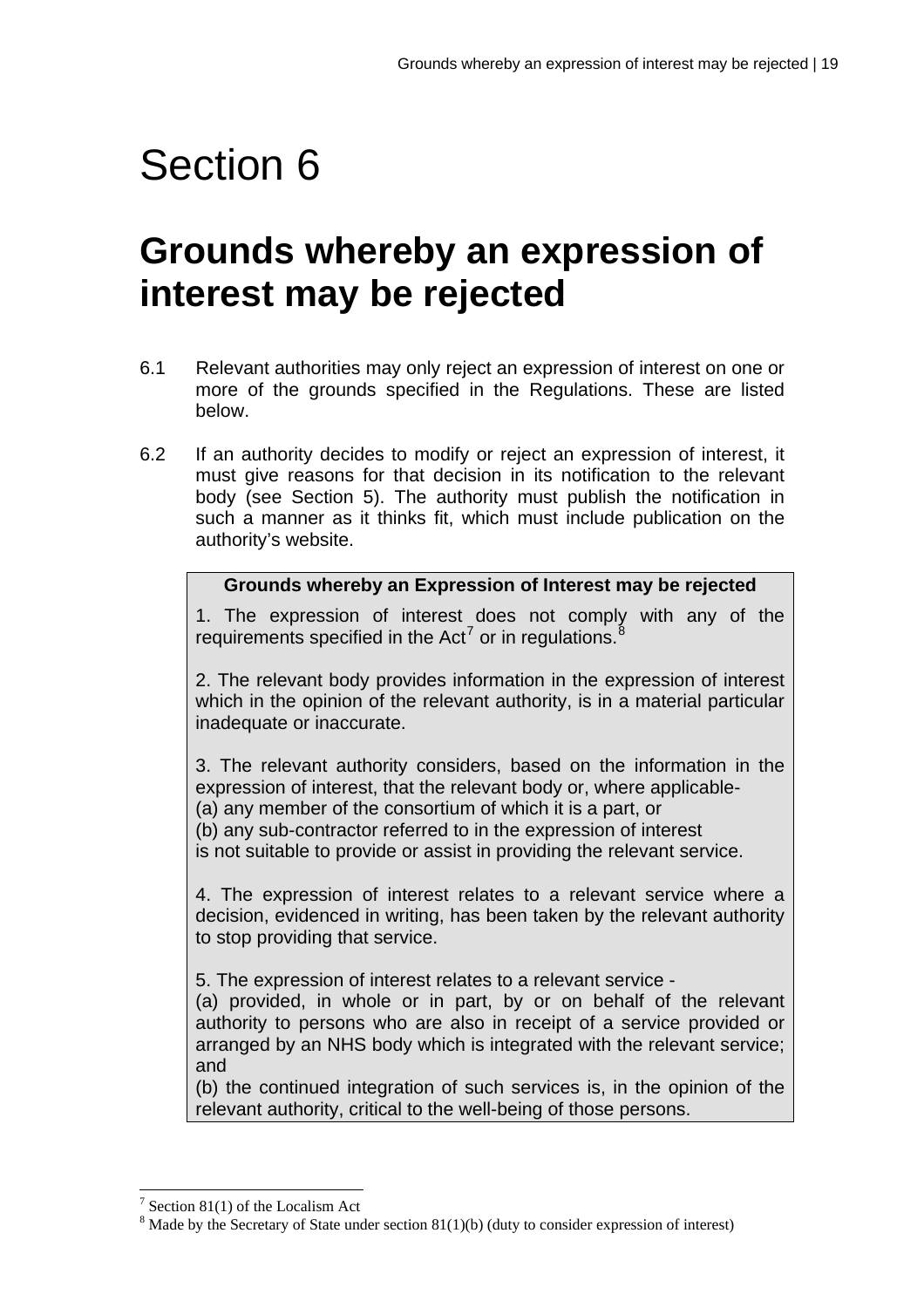6. The relevant service is already the subject of a procurement exercise.

7. The relevant authority and a third party have entered into negotiations for provision of the service, which negotiations are at least in part conducted in writing.

8. The relevant authority has published its intention to consider the provision of the relevant service by a body that 2 or more specified employees of that authority propose to establish.

9. The relevant authority considers that the expression of interest is frivolous or vexatious.

10. The relevant authority considers that acceptance of the expression of interest is likely to lead to contravention of an enactment or other rule of law or a breach of statutory duty.

#### *Inadequate and inaccurate information*

6.3 A judgement on the adequacy and accuracy of information supplied by a relevant body must be based only on the information that the relevant authority may require (see Section 4). Relevant authorities need to have sufficient information on which to base a decision on whether or not to accept an expression of interest. A relevant authority may consider whether sufficient and accurate information is given, for example, on financial resources, the area to which the relevant service relates, or how the proposal will meet service user needs. If a relevant authority considers that the information in an expression of interest is inadequate or inaccurate it should consider asking the relevant body for further information.

#### *Suitability of relevant body*

6.4 The judgement of suitability must be based on the requirements for information to be included in an expression of interest (see Section 4). For example, a relevant authority may judge that a relevant body does not have the financial resources to undertake the service, or does not demonstrate that it will be able to partake in a procurement exercise. The relevant authority may judge that the relevant body does not have the approved or qualified staff that can carry out the service. The judgement on suitability must not be based on information other than that which the relevant authority may require under the Regulations.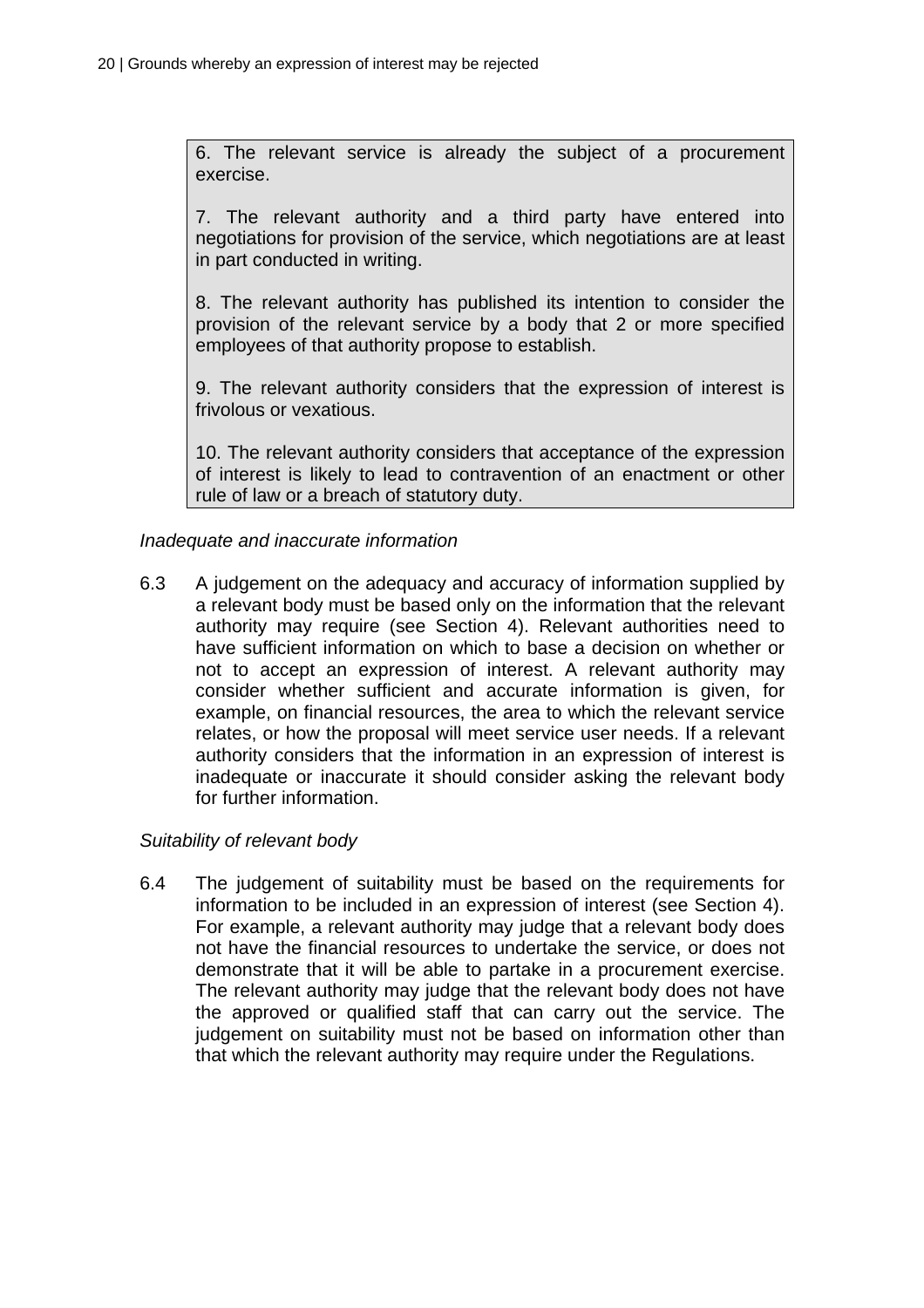*Relevant authority has stopped/decided to stop providing the service* 

6.5 The community right to challenge is not a mechanism to require relevant authorities to provide services that they have stopped providing, or have taken a decision to stop providing. A decision to stop providing a service is considered to have been taken once it has been approved or endorsed by the authority. How this is done will vary according to the authority's established processes and delegation arrangements. For example, such decisions may be taken at different levels, such as Cabinet Committee or by an individual officer. Relevant authorities should be aware that this ground for rejection does not allow an expression of interest to be rejected before the decision is made to stop the service. Indeed the situation where consideration is being given to the possibility of stopping a service is just the sort of circumstance when an expression of interest in providing that service from a relevant body may be critical.

#### *Continued integration*

- 6.6 A relevant authority may decide to reject an expression of interest related to integrated services (i.e. a relevant service which is provided by or on behalf of a relevant authority to a person who also receives a service provided or arranged by an NHS body) where it considers that the continued integration of the services is critical to the well-being of the persons in receipt of the integrated services. This may affect health, health-related and social care services, such as services for frail and older people, and those with issues relating to mental health, dementia, learning and physical disabilities.
- 6.7 Not all integrated services will be subject to this ground for rejection. The examples below illustrate how this may be assessed for day centres for adults with a learning disability.

#### **Example 1: Integration critical to the well-being of persons**

A day centre for individuals with complex needs. The health and social care staff work side by side to deliver personal care support and medical treatment to individuals who require considerable monitoring and individual care.

**Example 2: Integration not critical to the well-being of persons**  A day centre for individuals with mild to moderate needs where they gain support with daily tasks, undertake a range of activities, including for example activities which may help them find employment, and also receive health advice.

6.8 If the relevant authority receives an expression of interest for a service where this ground for rejection may apply, it is recommended that the authority should seek advice from the NHS body in assessing it. As a minimum, the NHS body should be informed that an expression of interest has been submitted and is being considered by the relevant authority.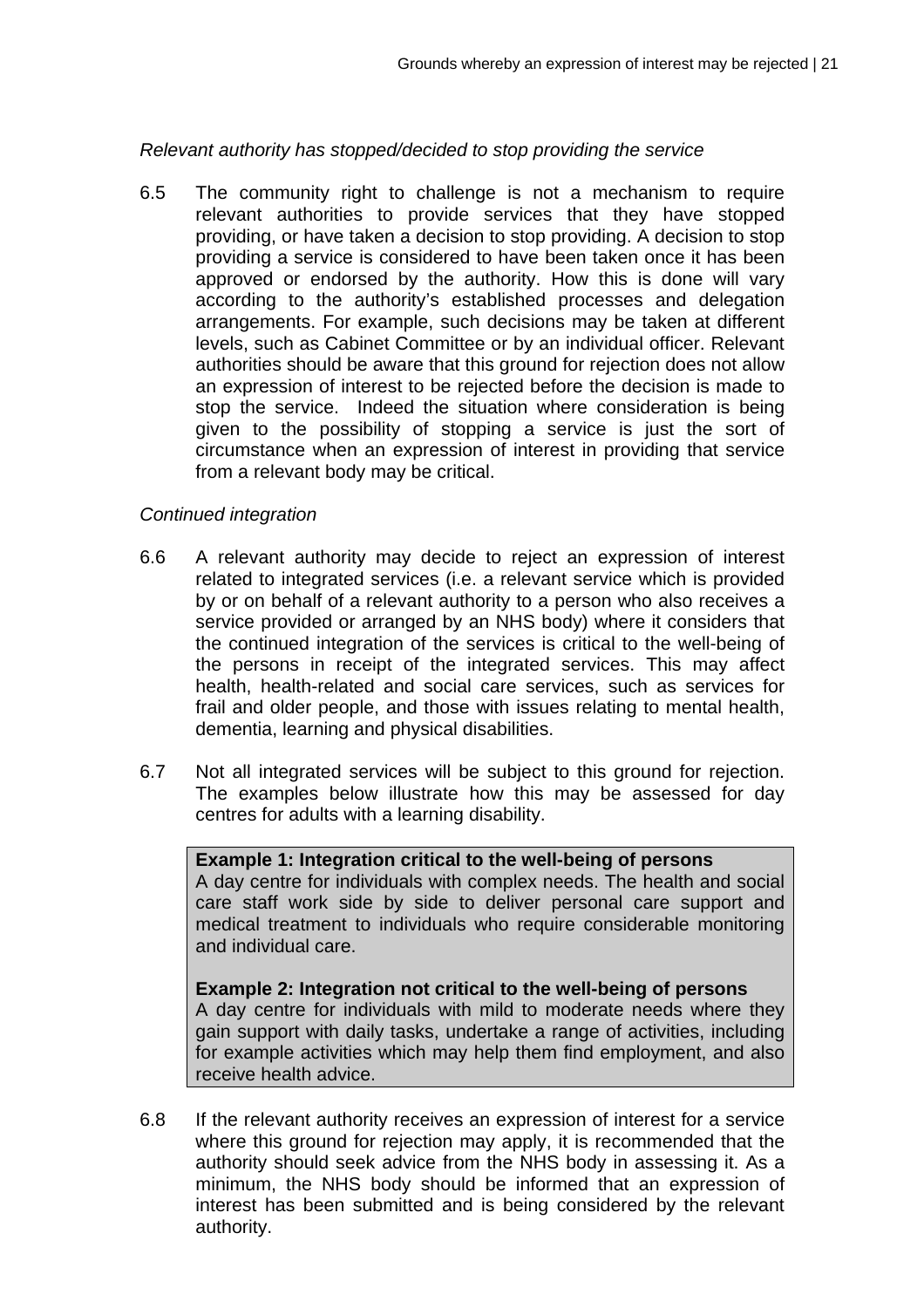#### *Authority entered negotiations with a third party*

6.9 This ground for rejection seeks to achieve a balance between giving groups the opportunity to submit expressions of interest and allowing processes, such as negotiations for a grant agreement, that are sufficiently progressed to be concluded. If an authority is merely considering options for future service provision, one of which is to negotiate for a third party to provide the service, this ground for rejection could not be applied.

#### *Authority published its intention to consider mutualising the service*

- 6.10 Under the Government's public service mutuals policy, employees proposing to establish a public sector mutual are encouraged to do so in a way that that gives employees a high degree of control. More information can be found at:<http://mutuals.cabinetoffice.gov.uk/>
- 6.11 This ground for rejection seeks to achieve a similar balance to that relating to negotiations in paragraph 6.9 above. It allows relevant bodies to submit expressions of interest before the point at which a relevant authority has published its intention to consider the provision of a relevant service by an organisation that will be established by 2 or more specified employees. Once past that point, this ground for rejection allows such processes that are sufficiently progressed to continue.
- 6.12 Relevant authorities will need to publish their intention under this ground for rejection. How they do this is best decided locally. This may, for example, include a statement on the authority's website, minutes of a Cabinet Committee meeting, or an announcement in a speech. Relevant authorities must ensure they are able to evidence that they have published their intentions in order to be able to reject an expression of interest on this ground. Authorities are encouraged to consider how such publication can be made easily accessible for relevant bodies that may wish to submit expressions of interest.

#### *Frivolous or vexatious*

6.13 We consider a request would be vexatious if it is likely to cause distress or irritation without justification, or if it is aimed at disrupting the work of an authority or harassing individuals in it. A request could be considered frivolous if it is apparent that it is not a genuine offer to provide a service and lacks any serious purpose. This will allow relevant authorities to reject expressions of interest where, for example, a relevant body wishes to make a complaint about a service rather than wishing to compete to deliver it.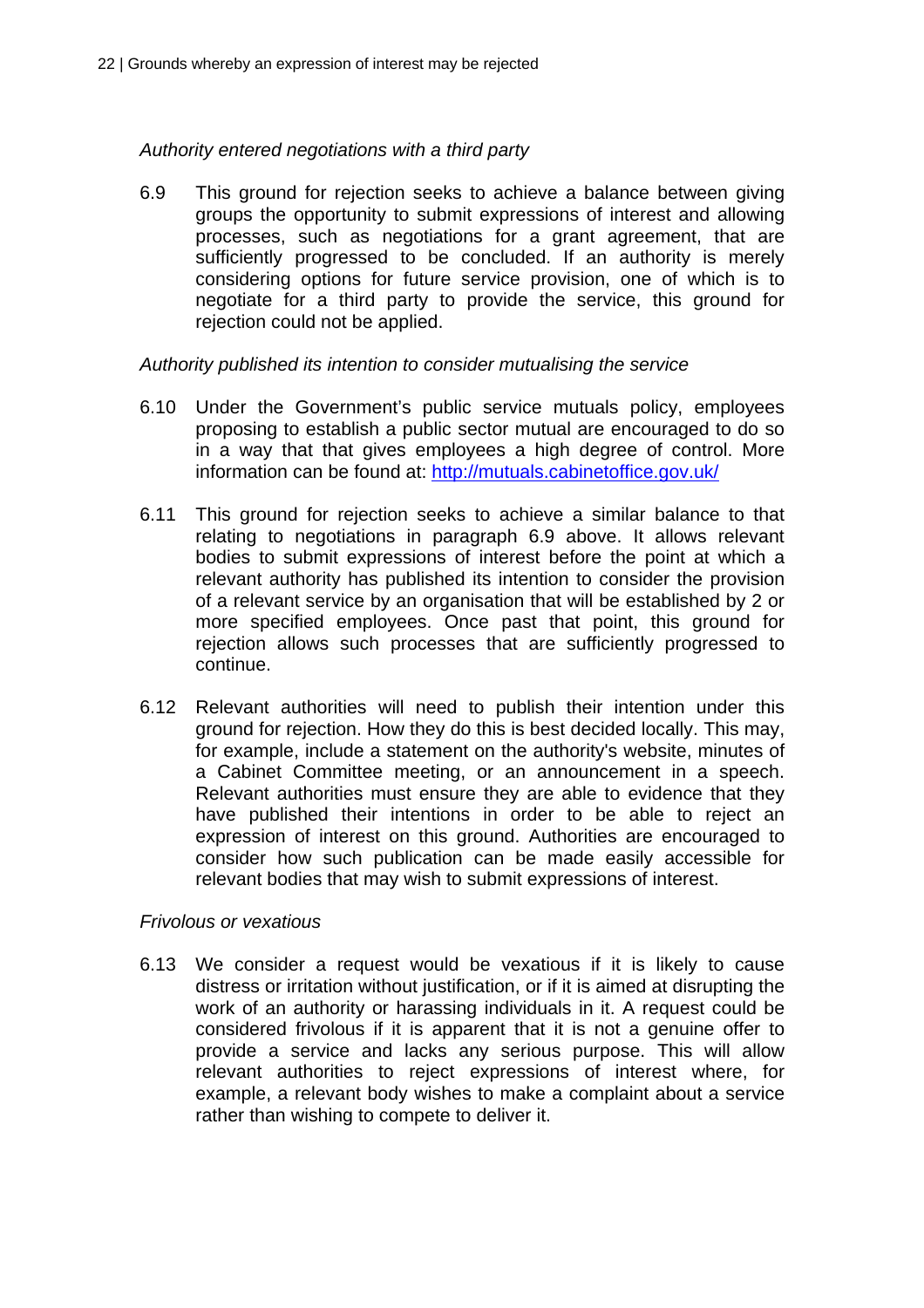*Likely to lead to contravention of rule of law/statutory duty* 

6.14 This ensures that a relevant authority is not required to accept an expression of interest which would put it in breach of the law.

#### **Example:**

The Safeguarding Vulnerable Groups Act 2006 prevents anyone included on the Children's Barred List from providing childcare services. If a relevant body proposed that employed staff who were on the list would run such a service then the expression of interest could be rejected on the grounds that acceptance would be likely to contravene a rule of law.

6.15 A local authority will have to comply with its best value duty when procuring services, which requires it to make arrangements to secure continuous improvement in the way in which its functions are exercised, having regard to a combination of economy, efficiency and effectiveness. Guidance on the best value duty was published in September 2011.<sup>[9](#page-23-0)</sup>

<span id="page-23-0"></span><sup>&</sup>lt;sup>9</sup> <http://www.communities.gov.uk/documents/localgovernment/pdf/1976926.pdf>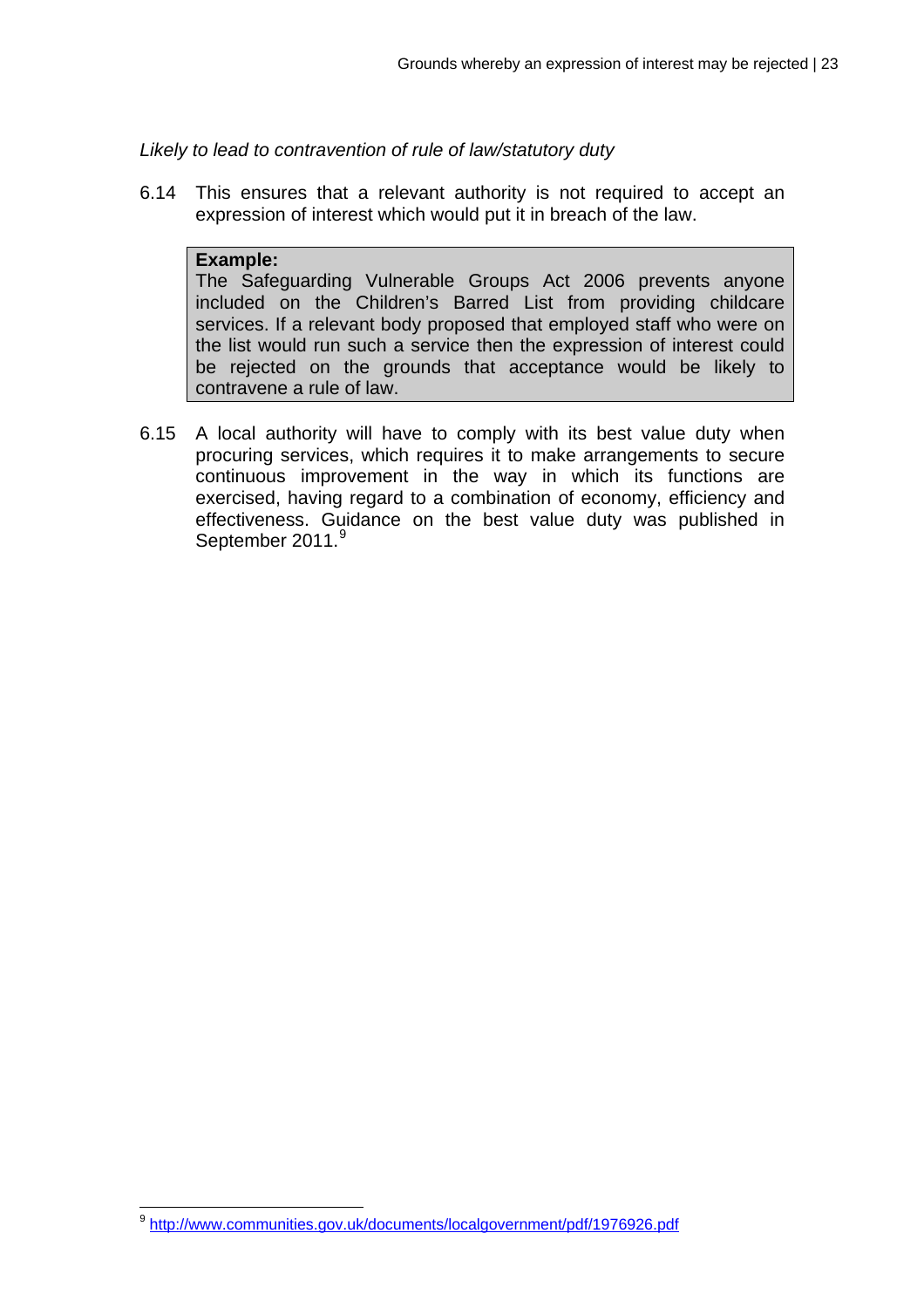## **Modifying an expression of interest**

7.1 If a relevant authority believes it would otherwise reject an expression of interest, it may seek instead to agree to it being modified. Any modification must be agreed with the relevant body. If an agreement cannot be reached, the relevant authority may reject the expression of interest. Some illustrative examples of where a modification may lead to successful submission are given below.

#### **Example 1: Part of a service not subject to challenge**

A relevant body submits an expression of interest to run all 20 library services in the area. The authority has taken a decision to stop one of the services, meaning it is no longer a relevant service. The authority proposes modifying the expression of interest to relate instead to the 19 remaining libraries.

#### **Example 2: Inadequate information**

A relevant body submits an expression of interest to run the waste collection services. It does not complete the financial information section. The relevant body proposes modifying the expression of interest to include this information.

#### **Example 3: Suitable body**

A relevant body submits an expression of interest to run a local youth club. It sets out how the outcomes it proposes to achieve will meet the needs of service users, but bases this on a survey of 3 out of the 250 young people who use the club. The relevant authority proposes modifying the expression of interest to include sufficient information on which it can base its decision to accept or reject.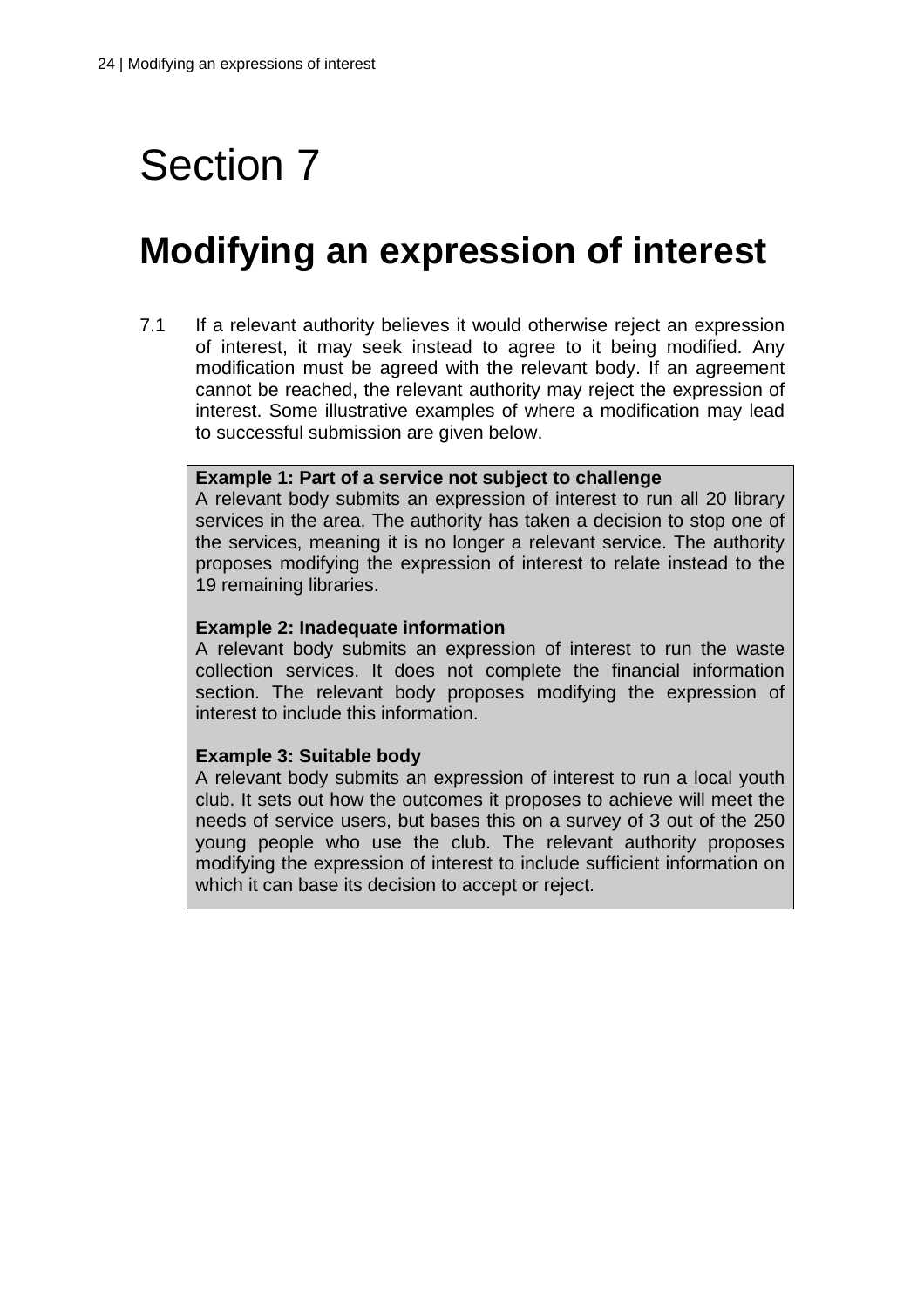## **Period between an expression of interest being accepted and a procurement exercise starting**

- 8.1 Relevant authorities must specify periods between an expression of interest being accepted and a procurement exercise starting. This enables authorities to weigh up the factors below. Depending on local circumstances, this aims to allow relevant bodies the time they need to prepare to compete in the procurement exercise.
- 8.2 In specifying these periods relevant authorities should have regard to:
	- a) The need to provide employees of the relevant authority, and other relevant bodies, with a fair, reasonable and realisable opportunity to bid in the procurement exercise for the service;
	- b) The nature, scale and complexity of the service being procured. For example, it may take relevant bodies longer to prepare to bid for larger, complex services than smaller more straightforward ones; and
	- c) The timescales for any existing commissioning cycle relevant to the service being procured, or any other relevant authority processes. These may include Council Cabinet decision making or budget setting processes.
- 8.3 A relevant body may submit an expression of interest at any time if the relevant authority has not set a period under section 82(2) of the Act. The relevant authority may well already have a contract with a third party to provide that service. It is for the relevant authority to set the period between accepting an expression of interest and starting a procurement exercise. In order to take into account its contractual obligations and commissioning cycle. It would be undesirable if an expression of interest was accepted and there was a lengthy period before a procurement exercise could be started.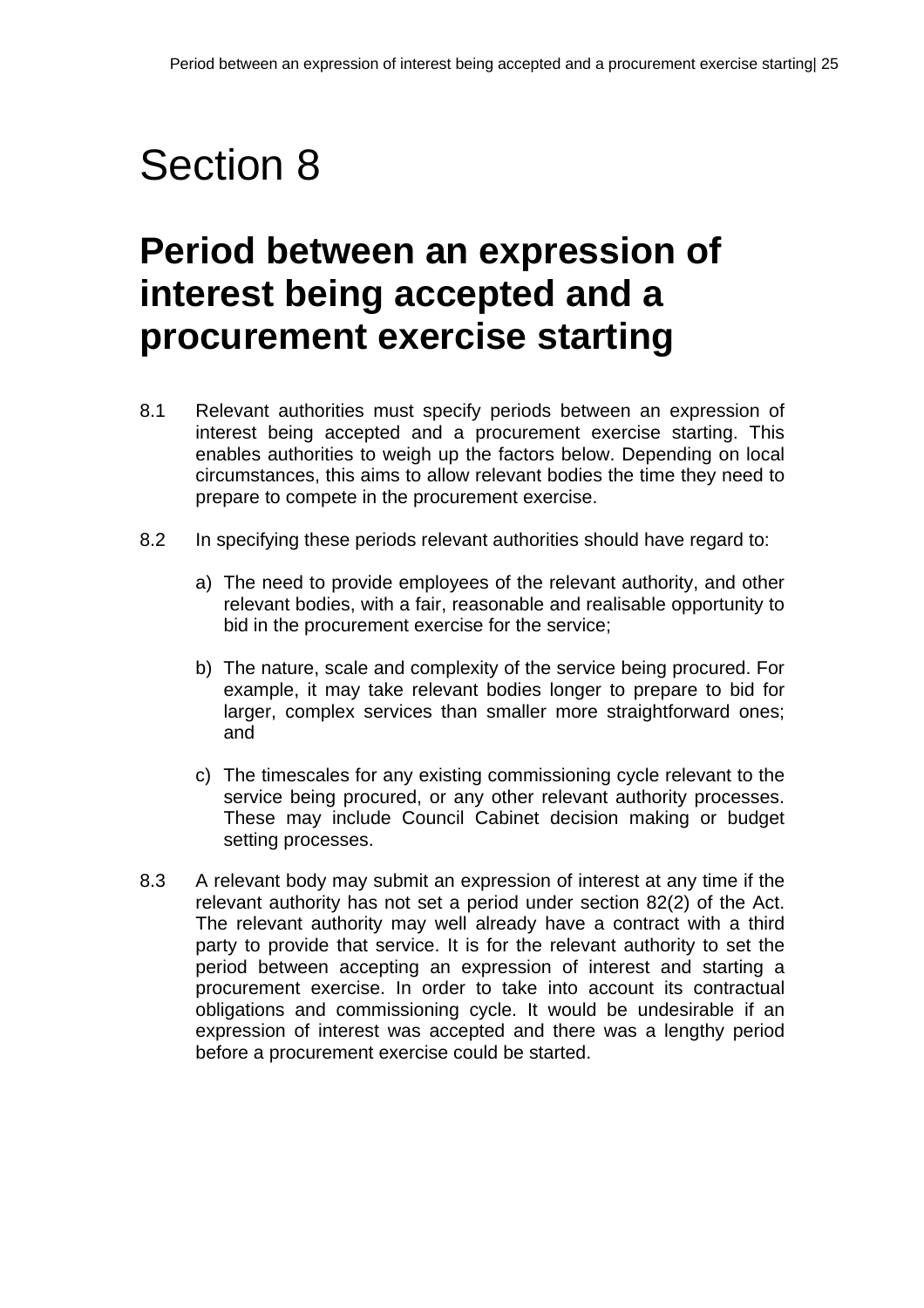## Section 9

### **The procurement exercise**

- 9.1 When a relevant authority accepts one or more expressions of interest for a relevant service, it must carry out a procurement exercise for the service. The procurement exercise must be appropriate having regard to the value and nature of the contract that may be awarded as a result of the exercise. As is already the case, authorities will need to comply with procurement law.
- 9.2 Where the service is of a value or nature to which the Public Contracts Regulations 2006 apply and/or is not listed as an exempt service in Part B of those regulations, the procurement exercise must follow the procedures for advertising, specifying and awarding contracts set out in those regulations. Further information can be found at: [http://ec.europa.eu/internal\\_market/publicprocurement/index\\_en.htm](http://ec.europa.eu/internal_market/publicprocurement/index_en.htm)
- 9.3 Where the Public Contracts Regulations do not apply i.e. where the service is worth less than the threshold value, or is listed in Part B of the 2006 regulations, it is for the relevant authority to decide how to procure the service. This applies in the same way to procurement exercise triggered by the community right to challenge as those which are not. Generally, Part B services are those that the EU has considered would largely be of interest only to bidders located in the Member State where the contract is to be performed.

*Consideration of social value in the procurement exercise* 

9.4 Relevant authorities must consider how both expressions of interest and procurement exercises triggered by one or more expressions of interest being accepted would promote or improve the economic, social or environmental well-being of the authority's area. This must be consistent with the law applying to the awarding of contracts. Authorities may include social clauses in contracts provided they comply with the relevant requirements. These are explained in the European Commission publication Buying Social: A Guide to Taking Account of Social Considerations in Public Procurement.<sup>[10](#page-26-0)</sup>

<span id="page-26-0"></span><sup>10</sup>http://www.procurement.ie/sites/default/files/Buying%20Social\_SocConsidPubProcu\_10121 0.pdf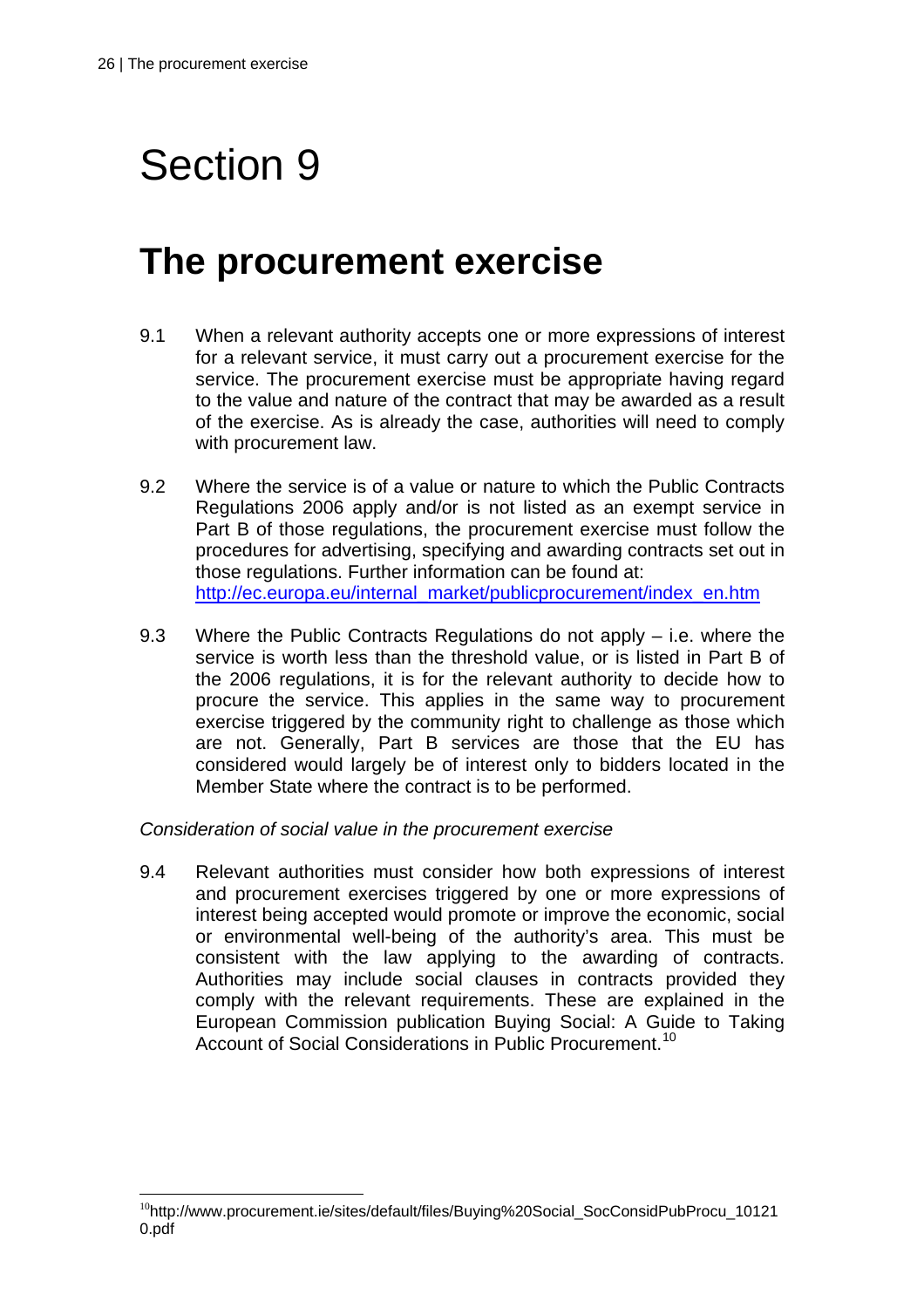#### **Example:**

In conducting a procurement exercise for its school transport services, London Borough of Waltham Forest asked bidders to demonstrate how their proposal could contribute to efficiencies and give added value to the service. This accounted for 10% of the assessment score and gave bidders the opportunity to demonstrate how they could achieve a wider impact from their service to local community. The contract was won by HCT Group, a social enterprise. It proposed to reinvest any profits into a learning centre for long-term unemployed people in the borough.

#### *Transparency*

 $\overline{a}$ 

9.5 Authorities should have regard to the DCLG's Code of Recommended Practice on publishing new contracts and tenders information as part of the government's transparency agenda.<sup>[11](#page-27-0)</sup>

<span id="page-27-0"></span><sup>&</sup>lt;sup>11</sup> <http://www.communities.gov.uk/localgovernment/transparency/transparencyguidance/>